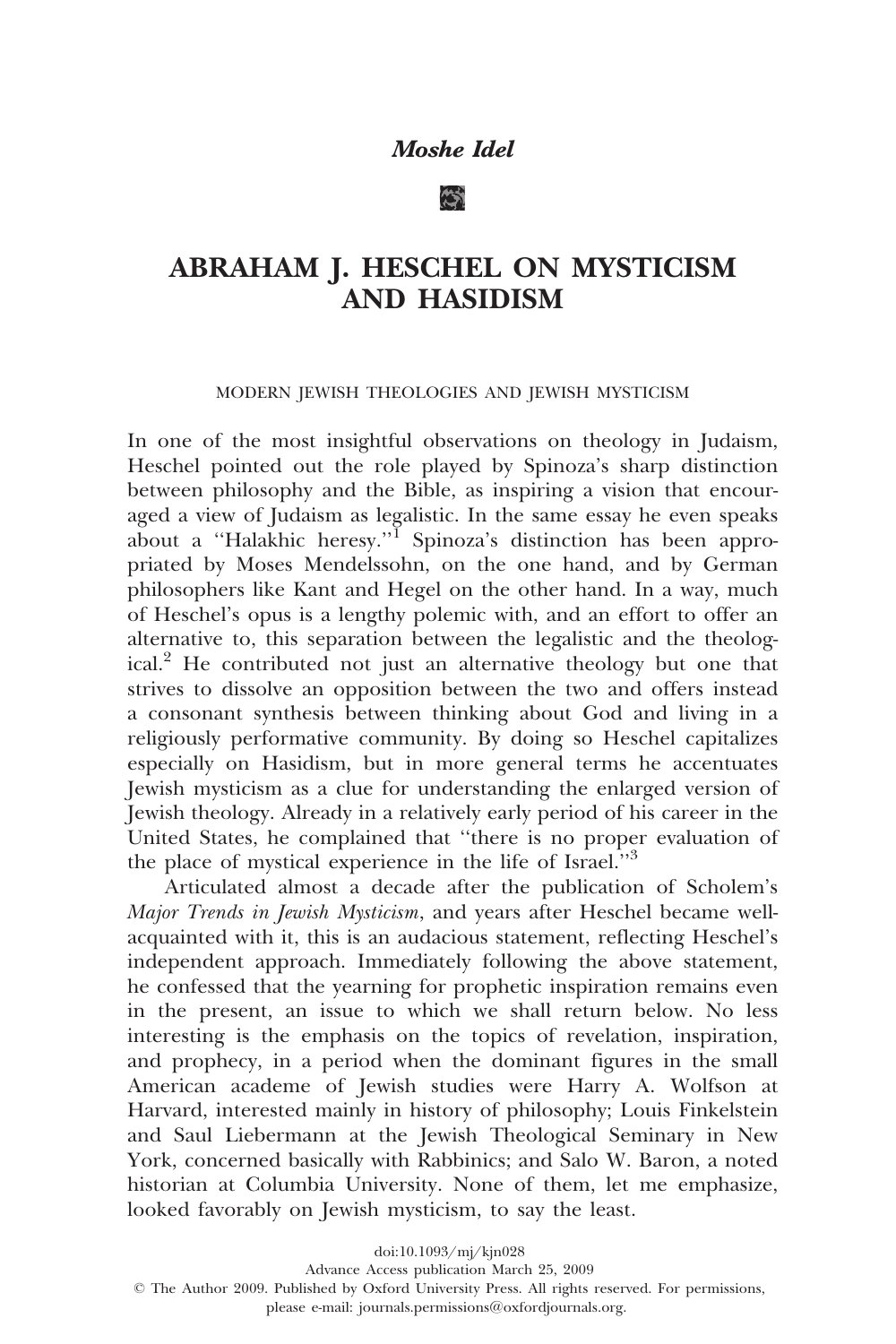#### Mysticism and Hasidism 81

This more sympathetic approach became, however, the royal path followed by many of the Jewish thinkers in the last generation. It is the mystical elements in Judaism, rather than the philosophical ones, that was conceived of as constituting a reliable source for building a new theological edifice, as we see in the writings of Franz Rosenzweig, Martin Buber, Hillel Zeitlin, Gershom Scholem, Andre´ Neher, Adin Steinzaltz, to a certain extent in R. Joseph Dov Soloveitchik, and now in Arthur I. Green. In the last decades, we start to understand that also thinkers that appear to stand on the other corner of the intellectual scene, like Walter Benjamin, Emanuel Levinas, Jacques Derrida, Harold Bloom, and sometimes even George Steiner—whose acquaintance with the primary sources of Jewish mysticism was much less evident—in fact draw sometimes sporadically, and in a rather truncated manner, from the resources found in Jewish mysticism.

More than anyone could imagine two decades ago, major figures in Jewish culture and politics resort to advice, teachings, and even veneration of personalities who are either Kabbalists or Hasidic masters in Israel and in the United States, and it suffices to recall the names of R. Abraham Isaac ha-Kohen Kook and R. Isaac Kaduri in Israel, or of Menahem Mendel Schneerson, the last Rebbe of Lubavitch in the United States. Spinoza indeed was successful in imposing a certain vision of Judaism among Jews and non-Jews in Central Europe, but in the long term his approach became obsolete in the most important centers of Judaism. However, while most of the thinkers mentioned above looked to Kabbalah for the source of their theological constructs, Heschel was one of the few to militate for Hasidism as a primary source. With the major exception of Martin Buber, all his contemporaries were much more concerned with what was, in their reading, a more classical, remote, and rather abstract type of literature—Kabbalah almost ignoring Hasidism as a serious theological alternative. It should be emphasized that even for Buber, who was acquainted in his childhood with the Ryzhin dynasty, the extended Hasidic literature was, to a great extent, a rediscovery of the early twentieth century, after his initial studies of Christian and comparative mysticism in Germany.

The shift toward a more balanced approach to mysticism in the history of religion started at the beginning of the twentieth century, and we can see its first symptoms in the appearance of seminal books dealing with mysticism and visionary experiences like Evelyn Underhill's Mysticism, William James's Varieties of Religious Experience, or Martin Buber's Ecstatic Confessions.<sup>4</sup> For them mysticism was, to a great extent, a discovery of a glorious past, much less than the continuation of a living experience. They started to bypass, slowly and hesitantly, the enlightenment traditions that reduced the Middle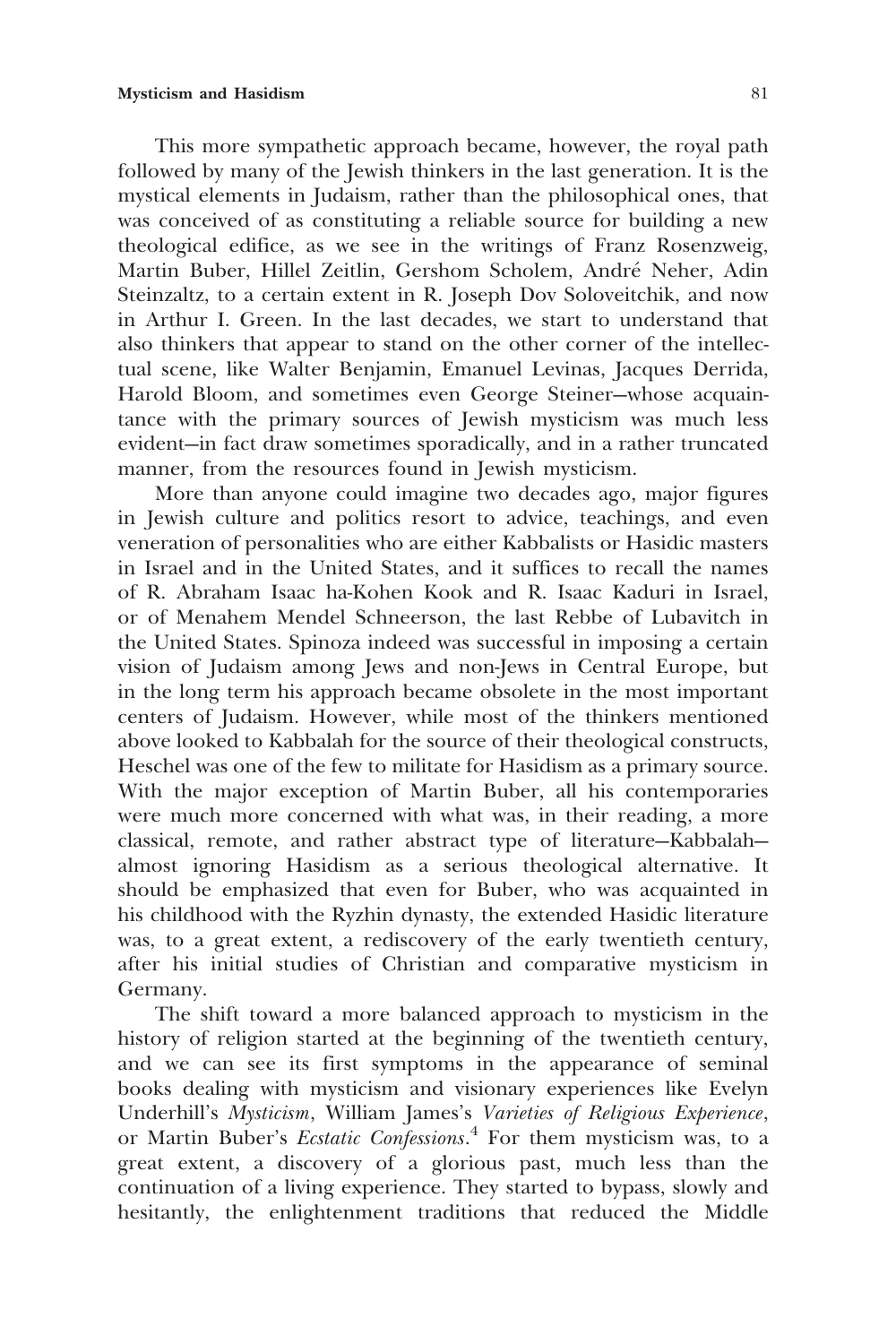Ages to an age of darkness. By dissipating the mists created by the age of Enlightenment, the age of mysticism began. This apotheosis of mysticism in general—and the role the Jewish perspective played in this renascence—is quite a complex story whose results are hard to predict: Is illumination going to outlast illuminism? Is the aegis of mysticism going to fare better than the age of reason? This is still quite an open question.

In any case, Heschel, in a manner reminiscent of Buber, strove to build a more enlightened form of Hasidism, much more open to the Other, a religion that transcends in its spiritual dimensions the narrow bounds of the particularistic Hasidic communities. The relevance of the mystical elements in shaping new communities in the past and today is an interesting point, which attracted the sustained attention of sociologists of religion, like Philip Wexler.<sup>5</sup>

#### ONE OF THE FEW

Few were the scholars in Jewish studies in the twentieth century whose achievements are as impressive as those of Heschel. He wrote in several genres: poetry, theology, scholarship, philosophy of religion; he contributed to inter-religious dialogue and participated in various Jewish and American political movements: Zionism, human rights, and anti-Vietnam protest. His scholarship, a small part of which will preoccupy me here, encompasses most of the fields within Jewish studies: Bible, Rabbinic thought, medieval philosophy, Polish Hasidism. In a way, the entire continuum of Jewish thought—philosophical and mystical—attracted him, and he contributed original scholarship to each of them. In a generation of major scholars in Judaism, Heschel was one of the few who wrote his scholarship in so many languages: Yiddish, Hebrew, German, and English.

Few of them underwent the vicissitudes he did: his precarious situation in Germany and Poland, his last-minute escape to London and then New York, years of ongoing adjustments and uncertainty, not to mention the terrible suffering related to the destruction of much of his family in the Holocaust. Even fewer among these scholars overcame those periods in life in such an incredible manner, and kept a serene and basically optimistic attitude toward life and humanity, while aware of the horrific past and of the abysses he believed still existed in the present. His attitude was quite positive, though he was preoccupied by the heritage of one of the most pessimistic thinkers in Judaism, R. Menahem Mendel of Kotzk, to whom he dedicated his last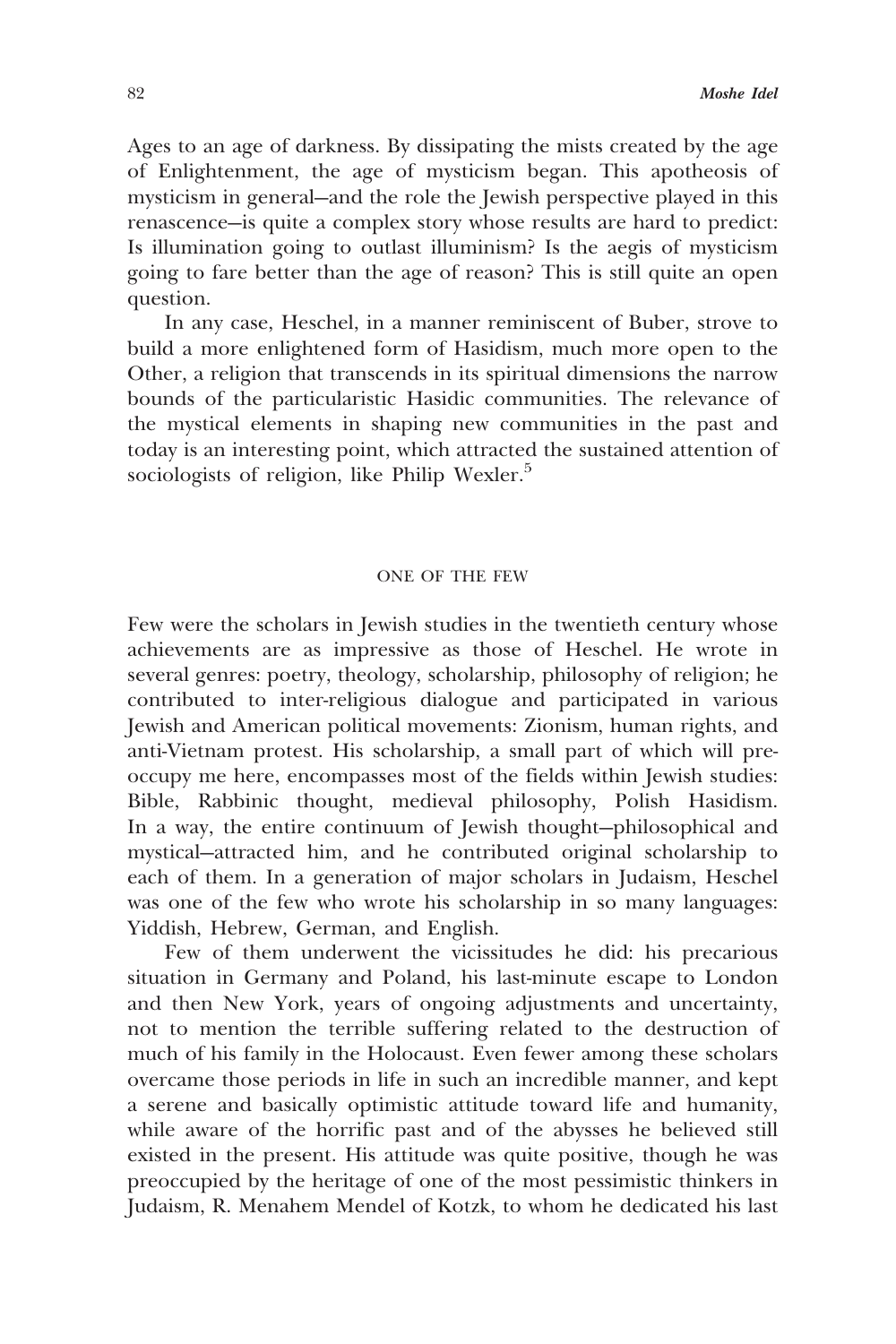book. Fascinatingly enough, he never wrote a book on the Besht, the iconically optimistic founder of Hasidism.

Few were the scholars who, while growing up in a Hasidic ambiance, studied in German universities, were active in that country for a while, but made most of their career in a totally different cultural environment, the United States, while caring so much for the state of Israel.6 Few underwent so much emotional turmoil, but kept alive the early heritage they cherished, and were capable of expanding it beyond the parochial frameworks in which it was embedded. In fact, it seems that Heschel is the single scholar of Jewish mysticism whose identification with, and commitment to, a living Jewish tradition is so evident.

There were religious questions that preoccupied Heschel more than others, and I would say the most important of them was the question of revelation. This is obvious in his book on the Prophets, in his articles collected in the volume edited by Morris Faierstein, in his studies about the early Hasidic masters edited by Samuel Dresner. In a way, his Torah min ha-Shammayim touches this central nerve in his system, but even more exemplary of this perspective are his theological writings, where he defined God as in search of Man. A God whose major attribute is pathos is a God who looks for contact, and revelation is just one major form of this contact.<sup>7</sup> Heschel's theory of revelation differs from what we find in the other major Jewish thinkers of his generation: not dialogical a la Buber, not symbolic a la Scholem, not a philosophical-ethical turn to the Other *a la* Levinas, but a much more concrete approach focused on the performance of the commandments, especially prayer.

Though Heschel's religious resources for his view of revelation are multiple, as he was acquainted, at least in principle, with all the layers of Judaism, as well as with other religions, the major religious modality that influenced his own theological thought was Hasidism. This means that Hasidic values were not only ideals for Heschel, but a hermeneutical grid for his understanding of Judaism, and in principle, for his vision of the ideal religion. If the former assumption is self-evident from his family background, and from the studies he dedicated to the topic,8 the latter part of my assessment, about the hermeneutical grid, may be much less trivial from the academic point of view, and it may contribute something to a more general understanding of Heschel's scholarly praxis. Heschel read at least some of his sources with the eye of someone immersed in Hasidism as a vibrant religious phenomenon, not just as an important aspect of Jewish history or of his personal biography, and thus also selected and interpreted the earlier Jewish material accordingly, a point that I shall return to it below.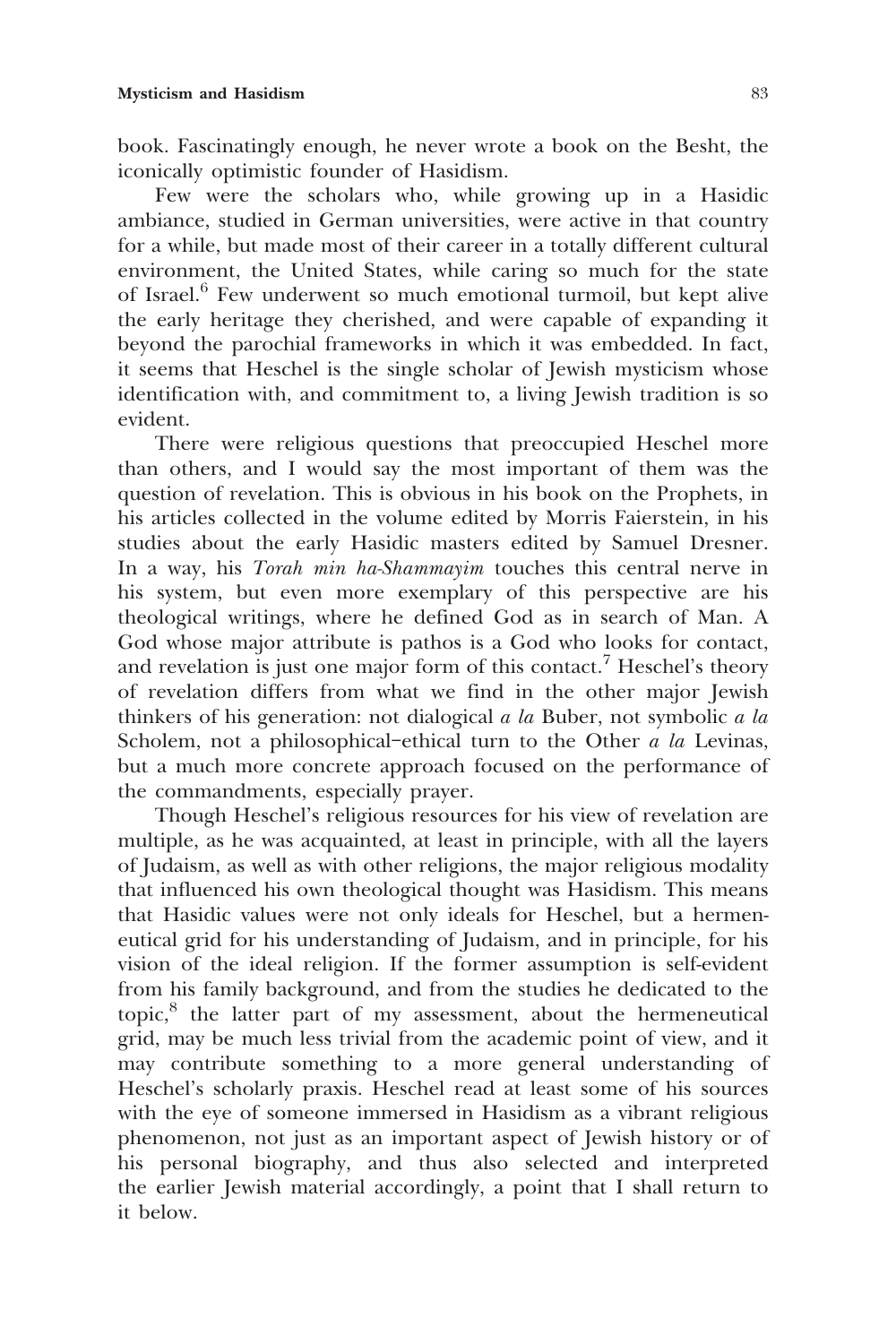However, Heschel's dependence on Hasidism as a major spiritual resource is not a mere translation of the traditional sources into English. In fact, it is surprising how little Hasidism is present in some of his theological books. Heschel was much more interested in translating the Hasidic values than in using a Hasidic vocabulary. Writing for an English audience, which in a great part was Christian, he had to address his readers and listeners in terms they were acquainted with, and Hasidic religious terminology is far from clear in the original Hebrew, or easy to translate beyond its particular contexts. Heschel had to resort to a spectrum of English terms that approximate the meaning of Hasidic terms, but he only rarely offered a key for these correspondences. To understand these approximations is in my opinion not only a matter of a scholarly archeology of the origins of his nomenclature, but also a contribution to a more precise understanding of Heschel's thought.

On the other hand, the other main claim of my essay will be that Heschel adopted a Hasidic reading of medieval Kabbalah, which consists in a more psychological understanding of the theosophical– sefirotic structure of the divine realm than is found in the sources he quotes. This presentation of Kabbalah involves a propensity to dehypostatization and de-sexualization, as well as a marginalization of the magical and, only to a certain extent, also of the theurgical elements of medieval Kabbalah. These readings are done not as part of an analytical exposition but rather en passant, as if representing the plain sense of the sources.

# RELIGION: OBSERVANCE CUM EXALTATION

In an opening statement found in his 1949 essay, ''The Mystical Element in Judaism,'' Heschel describes the mystics as those who "want to see the sun themselves."<sup>9</sup> This is the reason why the Kabbalists are also depicted as those who ''want to feel and to enjoy Him, not only to obey, but to approach Him.''<sup>10</sup> These descriptions presuppose a certain vision of mysticism that I would like to elaborate on: God is, in principle, approachable; the experience of the mystic of such an experience is more emotional than cognitive—see the resort to the verbs ''feel,'' ''enjoy''—and this is also the case with the phrase "see the sun." The resort to the term "not only to obey" assumes logically the importance of obeisance, posited as a given, which should culminate with a higher form of existence.

This experiential description of the Kabbalist is in my opinion more pertinent to Hasidism than to Kabbalah as a whole. In any case,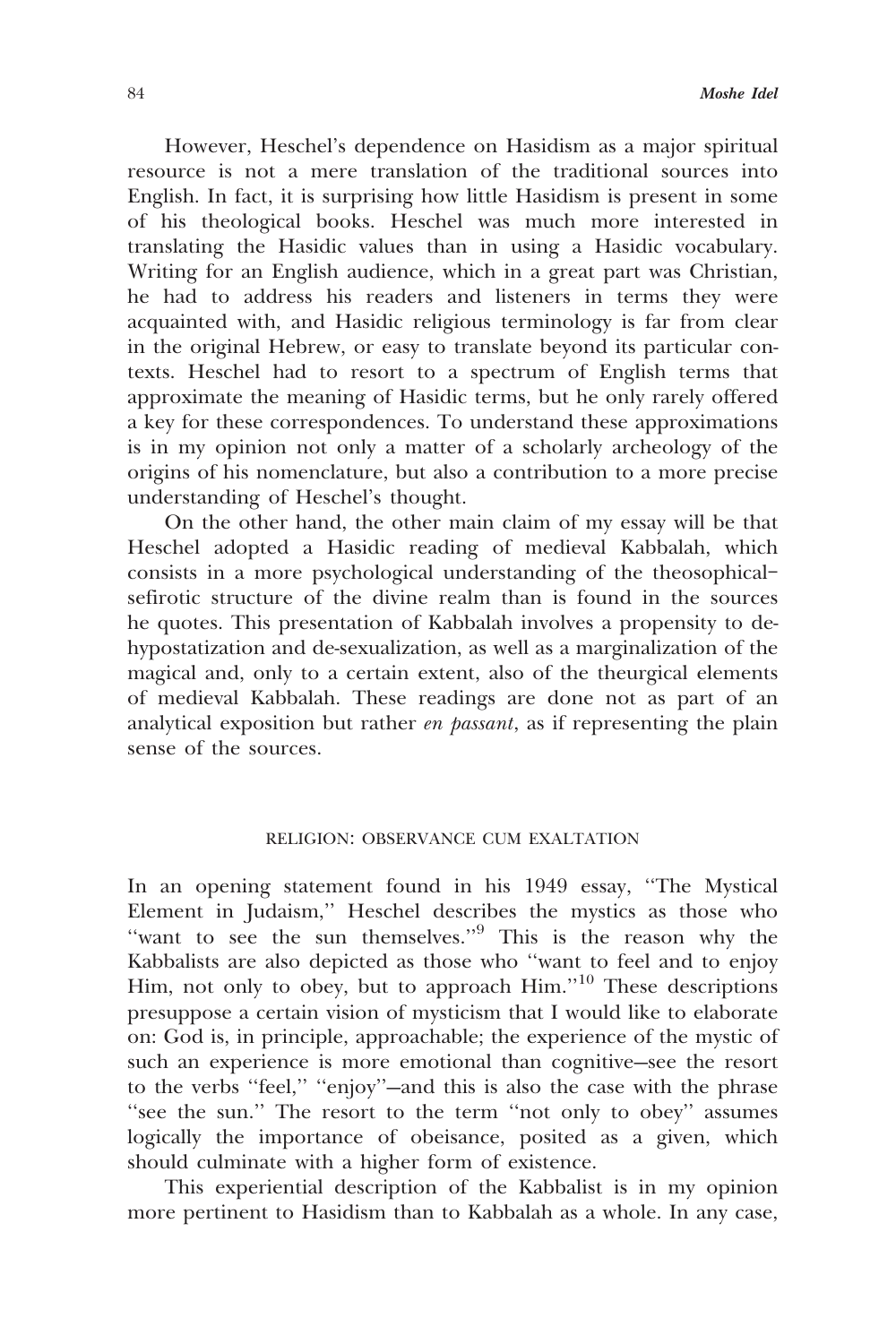#### Mysticism and Hasidism 85

it evinces what Heschel imagined as an ideal mystic. For him, it is the direct contact with the deity that is characteristic of the mystical enterprise, and as such it differs from other forms of religiosity based on mediation, an issue to which we shall return immediately below.

However, beyond the personal and direct experience of the divinity, the Kabbalist is attributed in the same essay another religious purpose: ''He aims at the elevation and expansion of existence. Such expansion goes hand in hand with the exaltation of all being.''<sup>11</sup> While the first description has to do with the personal experiences, the second one deals with external reality: ''existence.'' This double vision of the mystic, as playing on two different registers—the personal, experiential, and the objective, performative—is the core of Heschel's view, and it is expressed by resorting to a certain term that reflects both experiences, namely ''exaltation.''

What is the meaning of this ''exaltation of all being'' mentioned in the last quote? It seems that it is a conjunction of the seen with the unseen, the understanding of their oneness, so that ''they form one interconnected whole."<sup>12</sup> It is an action done by the mystic that affects in one way or another external reality. Such an act may be, in principle, only a matter of perception, namely of fathoming the structure of being, or of doing something more active, which would alter external reality. Elsewhere he speaks about the closing of the distance between, as part of "the adjustment of the details to the whole."<sup>13</sup> In other instances he speaks about an ''exaltation of existence'': ''The cardinal sin is in our failure not to sense the grandeur of the moment, the marvel and mystery of being, the possibility of quiet exaltation."<sup>14</sup> The question is what is the meaning of ''exaltation'' in terms of Jewish mysticism? Let me address this issue in more detail.

Though author of several studies on the greatest minds in Jewish thought in the second millennium of the Common Era (Sa'adya Gaon, Ibn Gabirol, Maimonides, and Isaac Abravanel), Heschel considered the founder of Hasidism, the Besht, as someone without parallel ''in the last thousand years."<sup>15</sup> I assume that such a compliment means perhaps more: he would not find anyone greater than the Besht in the first millennium of the Common Era, leaving the only serious competitor to one individual in the millennium that preceded the Common Era, the biblical Moses. He formulated this parallel between the two figures: ''Then came Rabbi Israel Baal Shem Tov and brought heaven down ...In the days of Moses, Israel had a revelation of God: in the days of the Baal Shem Tov God a revelation of Israel. Suddenly there was revealed a holiness in Jewish life that had accumulated in the course of many generations.''<sup>16</sup> In fact, only Moses would fit the description Heschel offered for the Besht's achievement: ''The Besht left behind a new people."<sup>17</sup> This is the greatest tribute Heschel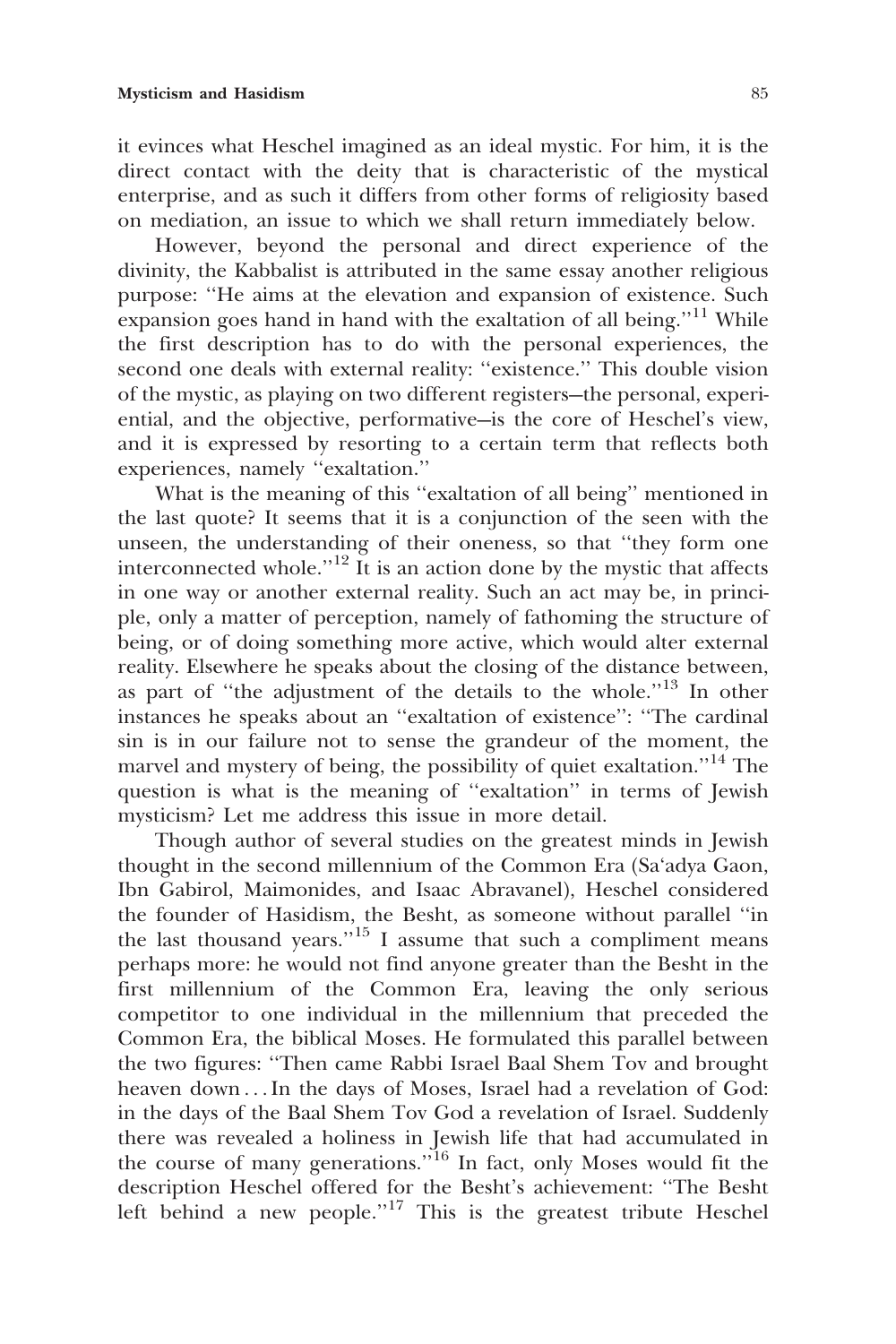presumably could give to a spiritual leader, and it befits, in the way I understand Heschel, only those two individuals in the history of Judaism. Let us distinguish more precisely between the former and the latter. In one of his descriptions of the Besht he wrote: ''The Besht taught that Jewish life is an occasion for exaltation. Observance of the Law is the basis, but exaltation through observance is the goal."<sup>18</sup>

Heschel identifies Moses as one that created a new people, the revealer of ''the observance,'' if my assumption about the status of Moses is correct, while the Besht, and in other cases Hasidism in general, has presumably contributed the theory of "exaltation."<sup>19</sup> Heschel's own recurring resorting to the term "exaltation" demonstrates that he consciously followed the path of the Besht. However, I assume that there is something more than admiration and spiritual affinity between Heschel and the founder of Hasidism. As Heschel himself tells, his grandfather, the first Abraham Joshua Heschel, has been described as someone in whom the soul of the Besht has returned,<sup>20</sup> namely some form of transmigration. Heschel himself was attracted to Medzibuz, a town in Podolia, the place where the Besht was active, as was his great grandfather later on. $^{21}$  Does this mean that Heschel conceived himself, in a way, the spiritual inheritor of the Besht? He himself formulated his attitude to the founder of Hasidism as follows: ''The Baal Shem dwelled in my life like a lamp ... The Baal Shem Tov gave me wings."<sup>22</sup> In fact, we may describe much of the phenomenology of the ideal religion as Heschel proposed it, as gravitating toward the centrality of prayer, described sometimes as an emanation of Man to God, $2^3$  a view that represents the axiology of the Besht.<sup>24</sup> From Heschel's own testimony we know that he was considered to be the ''R. Levi Isaac of Berditchev of our generation.''<sup>25</sup>

Heschel returns to the topic of exaltation in a lengthy discussion in his essay on the mystical elements in Judaism.<sup>26</sup> In fact, Heschel gives a variety of explanations about the unique status of Man as part of his description: one is that Man is a mystery, which means that he is a microcosm, since he is the symbol of all that exists.<sup>27</sup> In other cases it is the fathoming of the mystery, in some are cases it is what I propose to call theurgical, namely that man is capable of having an impact on God via religious performances.<sup>28</sup>

None of these descriptions are, however, called in Jewish mysticism by the term ''exaltation.'' The closest Hebrew term I am acquainted with is related to the elevation of the worlds by the prayer or other religious performances, which is indeed called ha-'ala'ah, or by the verb related to it, le-ha-'alot. However, this is an operation man does to the worlds, not a direct exaltation of man himself. Indeed, this elevation of the worlds means that man, or the Kabbalists, have special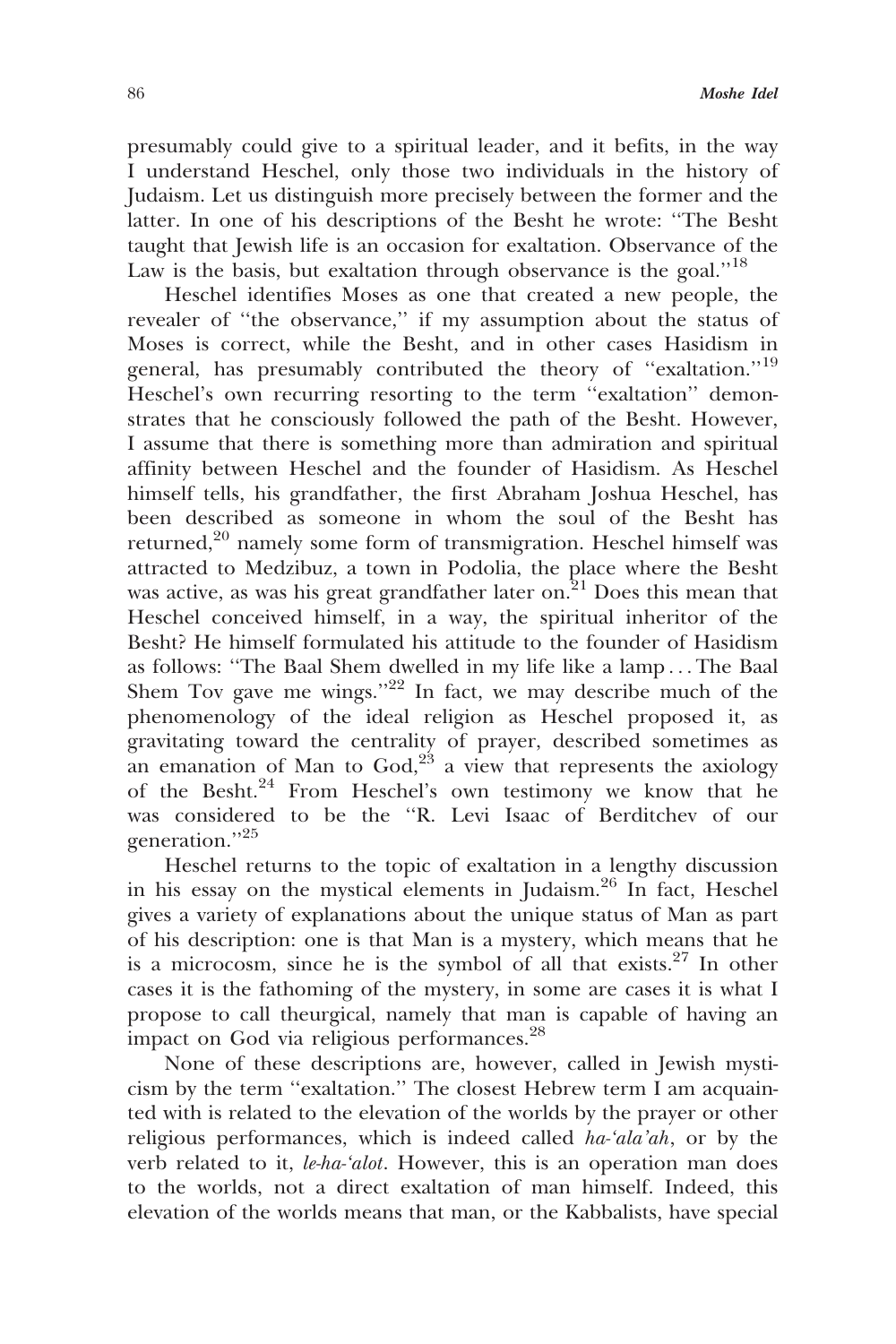powers, which can be described by a reader as an exaltation of man's powers in a metaphorical sense.

One of the possible sources for Heschel's exaltation, is found in Hasidic literature the following passage, which combines the individual and the objective:

It is written: ''The deeds of the righteous men are greater than the creation of heaven and earth.''<sup>29</sup> The divine R. Dov Baer, blessed be his memory said: It is because the creation of heaven and earth was by means of the emanative concatenation<sup>30</sup> [by the way of creating] existence ex nihilo, descent of the supernal to the inferior, but the righteous men by their deeds divest themselves of their corporeality, and think always about the Holy One, blessed be He. They see and understand and imagine that indeed He, as if, was Nihil before creation, which means that they cause the return of existence into the Nihil, and this is much more wondrous, to elevate the inferior to the supernal. $31$ 

Based upon the Lurianic theory of elevation of the sparks, shattered by the primordial act of breaking of the vessels, to their original place in the supernal structure of Adam Qadmon, this theory underwent some important modifications in Hasidism, where it stands much more for the elevation of the lower realm and its sanctification, rather than the reconstruction of the divine structure on high. In some cases, it is the profane that has been elevated to the sacred, including words and deeds that have no religious significance that can be elevated. However, what is properly Hasidic is the conjugation of the personal experience of the divestment of corporeality, some form of detachment from the body, in a moment of ecstasy, with the elevation of the created reality to its source in God, understood as a mystical Nihil.

Let me turn now to two short quotations from a student of the Great Maggid, whose name is R. Abraham Yehoshu'a Heschel, the author of 'Ohev Israel, and Heschel's great great grandfather: ''And this is the *middah*<sup>32</sup> that it is incumbent to elevate everything from the lower to the higher, from one rank to another, up to the rank of 'Attiqa.'"<sup>33</sup> Or according to another statement found in the same book: ''And the more is he purifying his soul the more she is elevated to a high rank, so that by his purification of his soul he arrives at the aspect of 'Attiga.'"<sup>34</sup> Therefore, purification and elevation entail two different attainments: the personal and the objective, just as in the case of exaltation.

However, writing in English, for an audience not conversant with the Kabbalistic and Hasidic terminology, I assume that Heschel had something quite different in mind. In Christian terms, exaltation has to do with the special status of Jesus Christ, as for example, in Paul's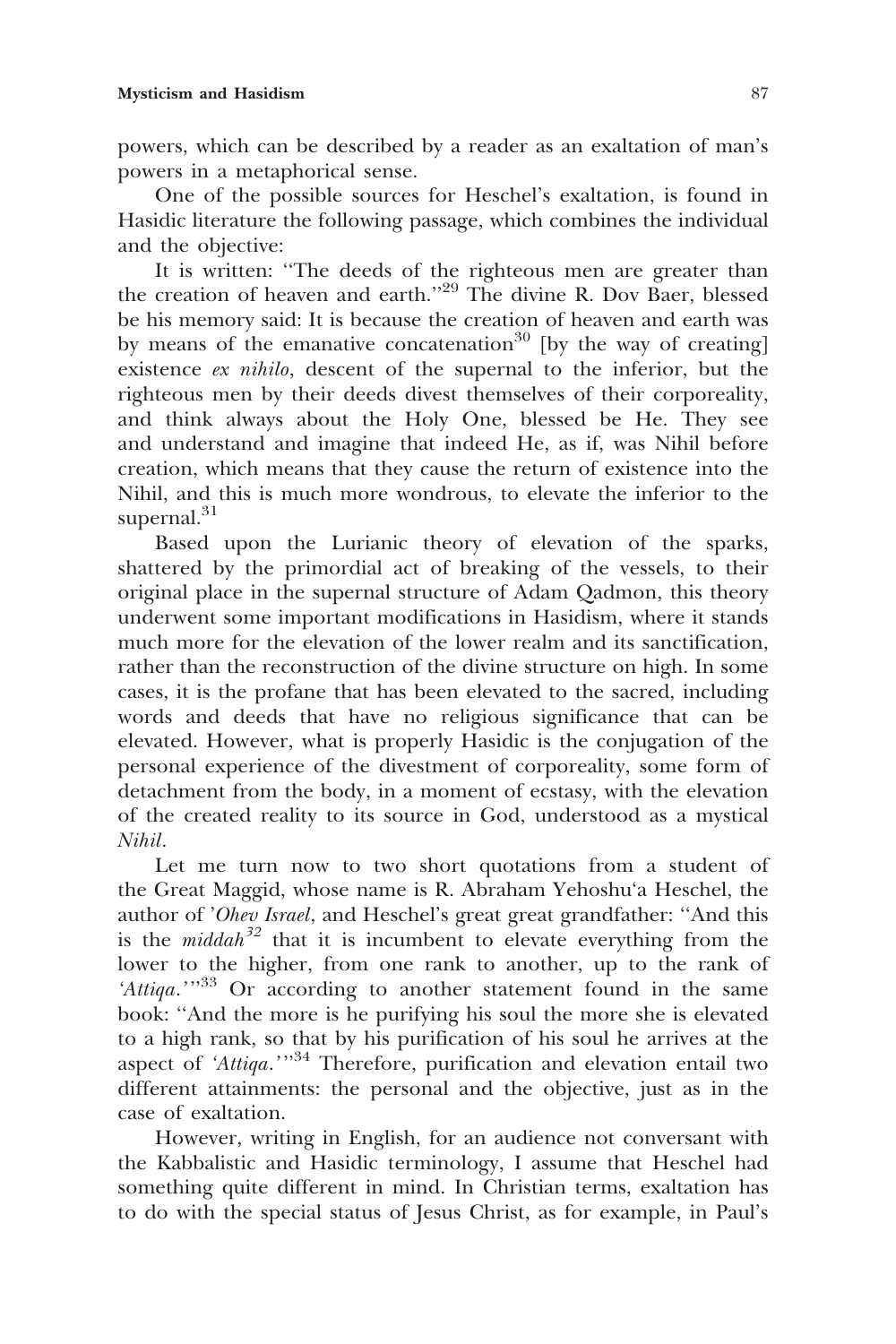Philippian Hymn 2:8-9: "[a]nd being found in the appearance of a man he humbled himself and became obedient unto death, even death on a cross. Therefore God has highly exalted him and bestowed on him the name, which is above all names that at the name of Jesus every knee should bow, in heaven and in earth."35

This is too famous a passage to be ignored by a scholar as knowledgeable as Heschel. However, I assume that his resorting to the Paulinian theory of exaltation of Jesus is not a simple one, but it has been conjugated with the most anti-Paulinian position imaginable, which proclaims the paramount importance of the observance of the commandments, a leitmotif of his thought. This is also the case of Heschel's emphasis on describing man as mystery. I wonder whether there is any modern Jew who was as fond of the term mystery as Heschel was.

Appropriating a claim that recurs in Christianity about the fate of the redeemer as embodying a mystery, Heschel emphasized the nature of everyman as a mystery. Thus, the conjugation of mystery with observance, and conducive to exaltation, as a basic synthesis for religious life constitutes a main contribution to the philosophy of Judaism as a religion, done by a thinker who, in my opinion, did not fear to adopt and adapt visions found in Christianity.

#### IMMEDIACY AND HASIDISM

The combination of observance, or obeisance, and exaltation means that exaltation, at least in one of its forms, is attainable through the ordinary performance of commandments, and it may be a daily experience. Not the achievement of the Unique, ultimate son of God, but of Jews who combine the rites with an open spiritual attitude toward the mystery of God. It is, in principle, an immediate experience, and a concrete one. Indeed, as Heschel put it, ''What we need is immediacy. The ultimate human need is the need for a meaning of existence. This will not be found through introducing a set of symbols."<sup>36</sup> We shall address later the question of symbolism, but let me reflect now on the insistence on immediacy in this passage. It assumes that the highest religious experience is not a matter of the glorious past, but an achievement possible in the present. The pathos of God is not just an important historical event but part of a continuous present, and relatively easily attainable.

This is the impact of Hasidism, a religious modality predicated on the possibility to attain, in the immediate present, an experience of God.<sup>37</sup> Let me mention three examples of this Hasidic insistence on immediacy. The first one is very short: The Besht taught that man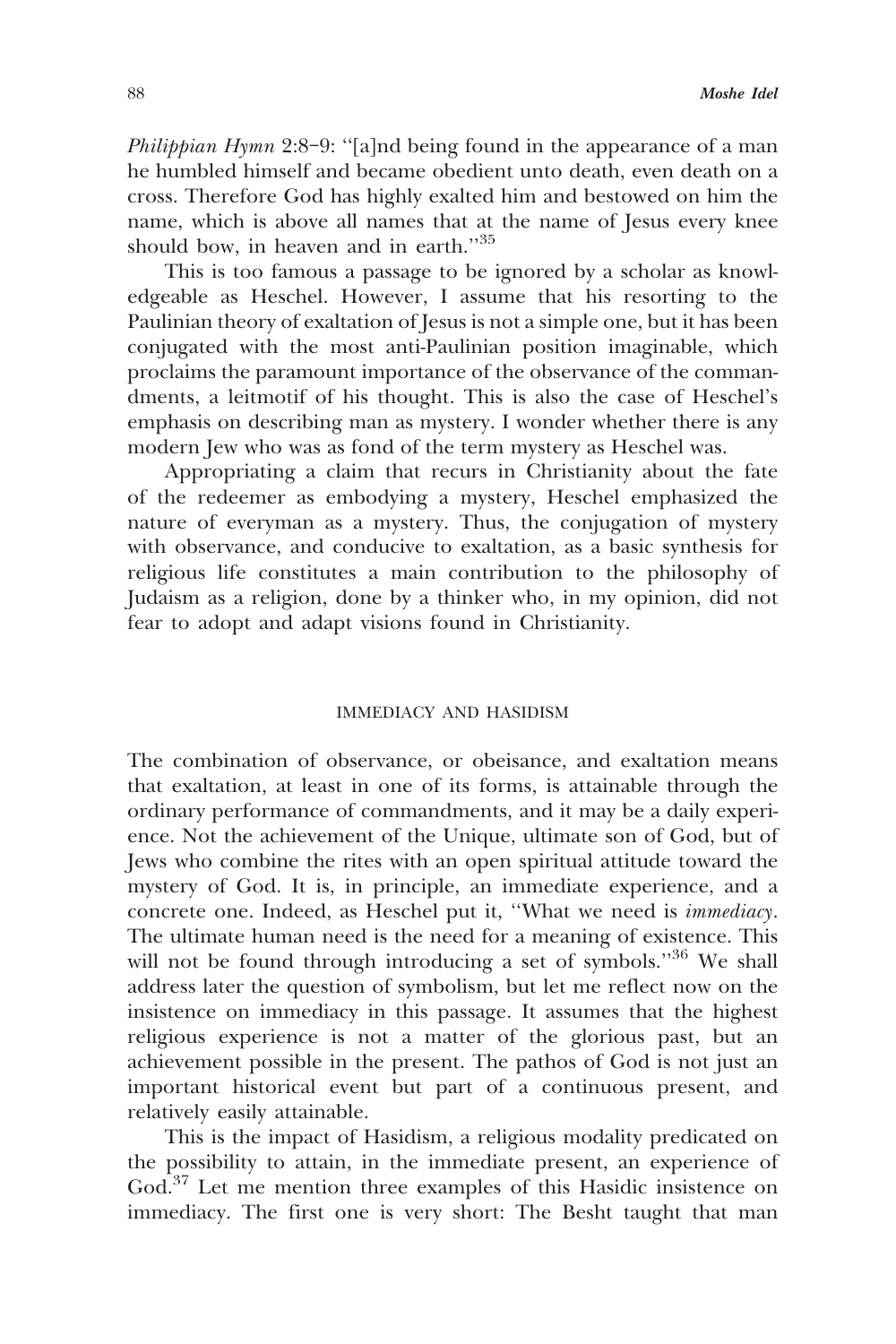pronounces only three words of the eighteen benedictions, while the other part of the prayer is actually recited by the Shekhinah which overcomes the human person and prays from his throat.<sup>38</sup> The second one is even more dramatic: When the famous and more popular figure, R. Meshullam Zushia of Hanipoly, was asked why he does not study Talmud, his answer was that when he starts to read the first word of it, Me-'Eimatai, he sees in it the other ''possible'' vocalization, namely Me-'Eimaty, which means "out of my awe," and this awe falls on him and he cannot study more. However, more substantial is the following story, which I find the most important formulation of the new ethos introduced by Hasidism, attributed in many sources to the name of the Besht:

There was a great wise king, and he made walls and towers and gates by means of illusion.<sup>39</sup> And he commanded that persons will come to him through these gates and towers, and he commanded to spread the treasures of the king at each of the gates. And there was one person who went until the first gate and took the mammon, and returned. And there was another etc., until his son, his beloved one made a great effort to go to his father the king. Then he saw that there is no screen that separates him and his father because everything was an illusion. And the meaning of the parable is understandable. And the words of the wise are attractive.<sup>40</sup> And I<sup>41</sup> had written elsewhere what I heard from my teacher, may his memory be blessed, that it is known that God, Blessed be His name, who fills the entire world with His glory, and each and every movement and thought are from Him, blessed be He, and by this knowledge and by its means "all the wrongdoers will fall apart etc.,"<sup>42</sup> and all the angels and palaces, all were created and done as if from His substance, blessed be He ... and there is no screen separating between man and Him, Blessed be He.<sup>43</sup>

The mystic, who is described here as the son of God discovers that the distance between him and his father is illusory, and that the deity is found everywhere, being approachable during the performance of the ritual, and the blowing of the Shofar is mentioned immediately before the quoted passage. Immediacy is a matter of some pantheistic visions that become a main theological assumption in Hasidism, much more than in any other form of Jewish mysticism. I assume that it is to this parable that Heschel hints at when he writes that ''His remoteness is an illusion capable of being dispelled by our faith.<sup>''44</sup>

### IMMEDIACY VERSUS SYMBOLISM

Heschel's Hasidic background informed to a very great extent his attitude toward symbolism. Unlike the main schools of Kabbalah—the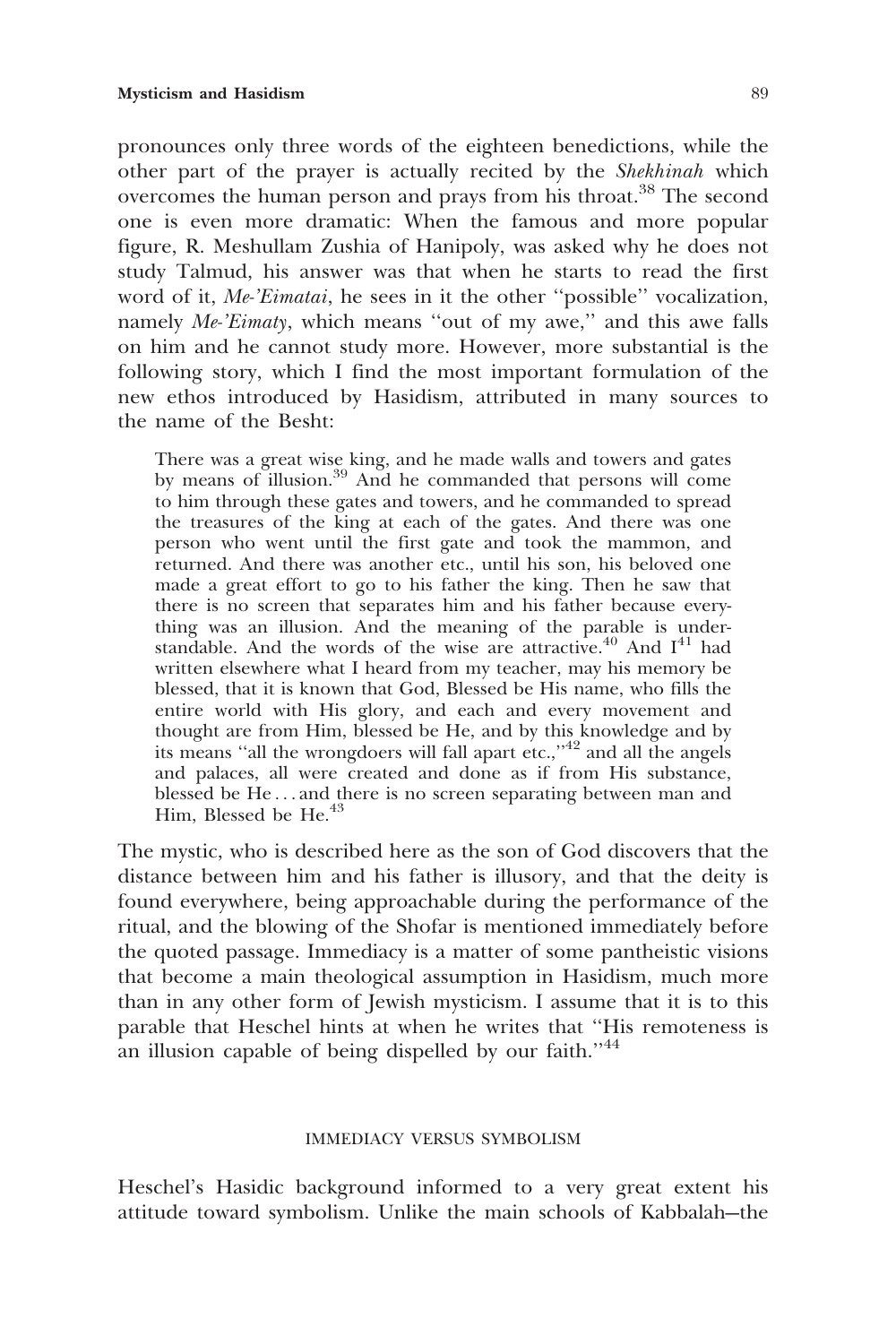theosophical–theurgical, Zoharic, and Lurianic—in which symbolism played a major role, as we are going to see below, Hasidim mitigated the importance of this dimension in the Jewish mystical form of representation. This mitigation has to do with the reduction of the role of the sefirot and the configurations that constellated the Kabbalistic theologies since Luria. To be sure: this is not a rejection; neither may we detect a clear critique addressed by Hasidic masters to the address of Kabbalists on this point. This is a considerable diminution of the resort to canonized symbols, which is related to the immediacy of the divine presence on the one hand, and the role played by another direct presence, that of the Holy Man, the righteous, or the Tzaddiq.

No doubt, one of the main issues that attracted Heschel's attention was the role symbolism should play in religion, especially in Judaism. The Reform movement's declaration that ceremony and symbolism are necessary in worship attracted his critique in an essay printed in 1953.<sup>45</sup> This is much more evident in his essay printed in 1954, and then reprinted in Man's Quest for God: Studies in Prayer and Symbolism,<sup>46</sup> and in Moral Grandeur, in a somewhat changed form entitled "Symbolism and Jewish Faith."<sup>47</sup> Throughout this study Heschel dwells basically on the Bible, and much less on any other layer of Judaism, but from his title it is possible to assume that he considered symbolism as negligible for an authentic understanding and experience of God. So, for example, he says: ''If symbolism is the standard, Moses will have to be accused of having had a retarding influence on the development of man,"<sup>48</sup> while elsewhere he is even more poignant: "symbolism degenerated in vicarious religion."<sup>49</sup> However, let me point out that Heschel is either speaking about the Bible as a nonsymbolic document or, in many other instances, about God being less concerned with symbolism. I know much less about God than I know about the Bible, and I am inclined to agree with his understanding of the religious wavelength of the Bible.

What is the symbol that Heschel still considers valuable? ''The one symbol of God is man, every man ... Human life is holy, holier even than the Scroll of the Torah.''<sup>50</sup> This seems to be also the meaning of the statement ''What is necessary is not to have a symbol but to be a symbol."<sup>51</sup> I understand this last statement to mean that the living experience of man acting religiously is the symbol for God above anything else, including the Torah. This form of symbol is achievable in the present.

Let me point out that if in the earlier essay on ''The Mystical Element in Judaism'' printed in 1949, symbolism was somehow present insofar as the Jewish mystical tradition is concerned (and not envisioned in a negative manner though also not emphasized<sup>52</sup>), in the 1953 and 1954 essays mentioned above, especially in ''Symbolism and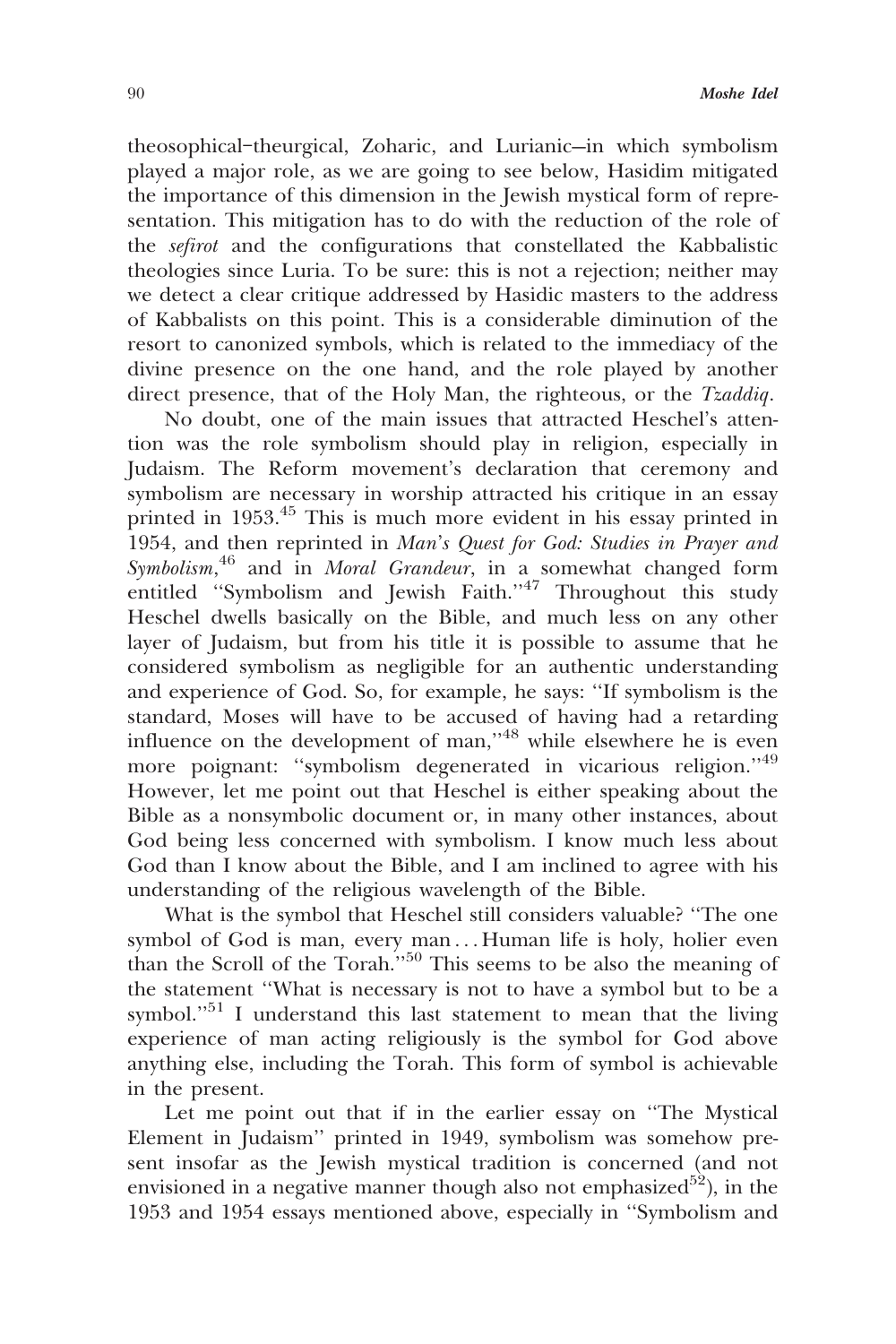the Jewish Faith,'' I discern a change in the attitude toward this category that is presented now in a more negative light.<sup>53</sup> In 1950, in his The Earth is the Lord's, symbolism is still present, as we see in the statement: "All things below are symbols of that which is above."<sup>54</sup> Thus, sometime between 1950 and 1952, Heschel changed his mind as to the role symbolism should play in religious life.

Heschel was not a man of direct polemics and criticism. He was concerned much more with problems than with the persons who created them. This is the reason why a study of his thought is not always aided by oblique critiques, whose subjects are hardly mentioned, not even in notes. However, in the case of symbolism, Heschel addressed two specific groups: Catholics and Reform Jews. I am not aware of any answer to Heschel's critiques, but we shall suggest an answer below.

## HESCHEL'S READING OF THE ZOHAR

The emphasis above on the Hasidic sources of Heschel's religious thought seems to be contradicted by a reading of his essay ''The Mystical Element in Judaism.'' In the footnotes accompanying the essay there is not one Hasidic book. The most conspicuous source of his exposition is rather the book of the Zohar. There are good reasons to choose this book as the main representative of Jewish mysticism, as it is the single most influential book in the history of the mystical understanding of Judaism.<sup>55</sup> However, logical as this choice may be from an historical point of view, it scarcely serves my point. If the Zohar, either as written by Rashby, or by a medieval author, is the main source of a comprehensive picture of Jewish mysticism, my entire argument is contradicted by the selection done by Heschel himself in the most important piece salient to my argument, as presented above.

However, the situation is much more complex. The Zohar is not a simple book whose views are transparent and on whose topics and general conceptual structure scholars agree. What happened in Kabbalah scholarship in the last generation only demonstrates the conceptual complexity of this text.<sup>56</sup> For example, one of the older contemporaries of Heschel, Moses Gaster, formulated in an article on the book of the Zohar printed in 1923: ''It is, therefore, an idle attempt on the part of scholars to formulate a mystical system of the Zohar. There are in that Book not one but many such systems standing side by side, sometimes supplementing one another and sometimes contradicting one another."<sup>57</sup> Or, two pages later: "Many more systems could easily be discovered in the various sections of the Zohar.''<sup>58</sup>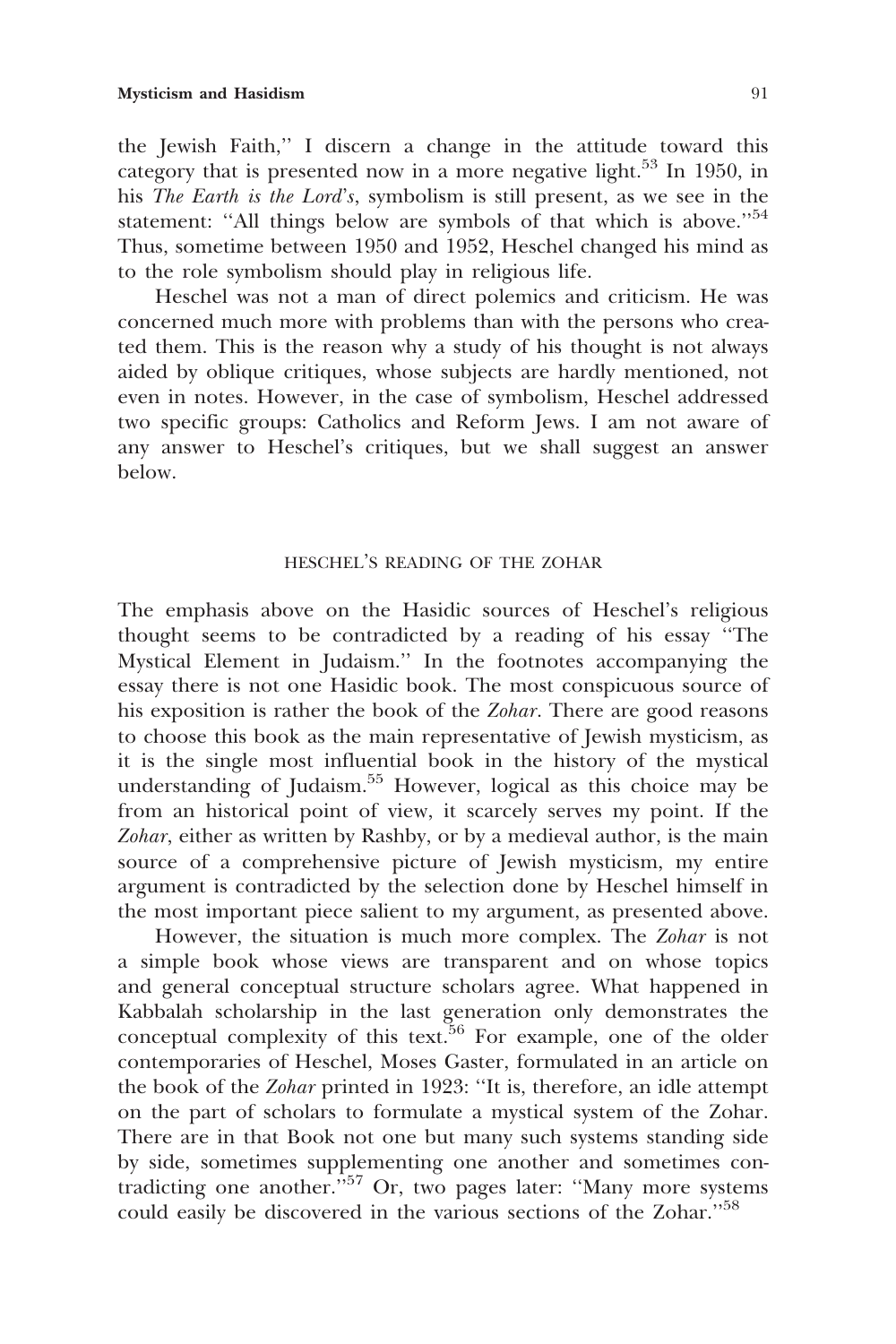Unlike Gaster, Heschel was very much interested in theology. For him the diversity that is found in this book was not a matter of richness, or of the compilation of different sources, but much more a stumbling block. He was interested in what can be described as a strong phenomenology of Jewish mysticism in general, the book of the Zohar included; but in my opinion, this phenomenology was both historically and phenomenologically speaking, Hasidic in essence. There is no study devoted to the way in which the Hasidic masters understood the Zohar, and it is difficult to discern a single, exclusive way in which this book has been understood. It would nevertheless be fair to say in a general manner that the early Hasidic masters, unlike the later Zhidatchov-Komarno tradition, which was much closer to the Zoharic and Lurianic forms of Kabbalah, understood this classic of Jewish mysticism the same way they approached other books of Judaism, namely as pointing to the values of devotion, ecstasy, and exaltation. Thus, the following remarks about the way in which Heschel reads the Zohar represent not just one possible manner of reading it, but in fact the traditional way in which the early Hasidic masters actually read this book.

Formulated in quite a succinct manner, the description of Jewish mysticism in Heschel's most concentrated essay on the topic is very selective: it assumes coherence and a great amount of agreement between mystics, which is the price one has to pay for what I call ''strong phenomenology.'' Out of a vast literature, it is not just that one book is selected, important as it may be, but it is presented selectively. To be sure: all the great presentations of Judaism are selective, be they philosophical or mystical. There can be no doubt about this necessity, especially in a theological construction.

What is essential to Zoharic thought but is nevertheless left out of Heschel's survey? First and foremost, the paramount role played by various forms of mediation in many versions of Jewish mysticism. The sefirot are not only divine manifestations but also divine powers to which prayer and other commandments are directed. It is also their more anthropomorphic configurations that are absent in the construct of Jewish mysticism, and more prominently the sexual imagery and metaphors, which are also related to the meaning of the performance of the commandments. Neither is the paramount role of the Tzaddiq, which functions in different ways in the Kabbalistic and Hasidic literatures as a major form of mediator, receiving its due place in Heschel's description of mysticism, unlike that of Martin Buber. The immediacy of the experience, so dear to the hearts of both Buber and Heschel, as part of their strong existentialistic propensities, was interpreted as possible only if the direct presence of God is involved.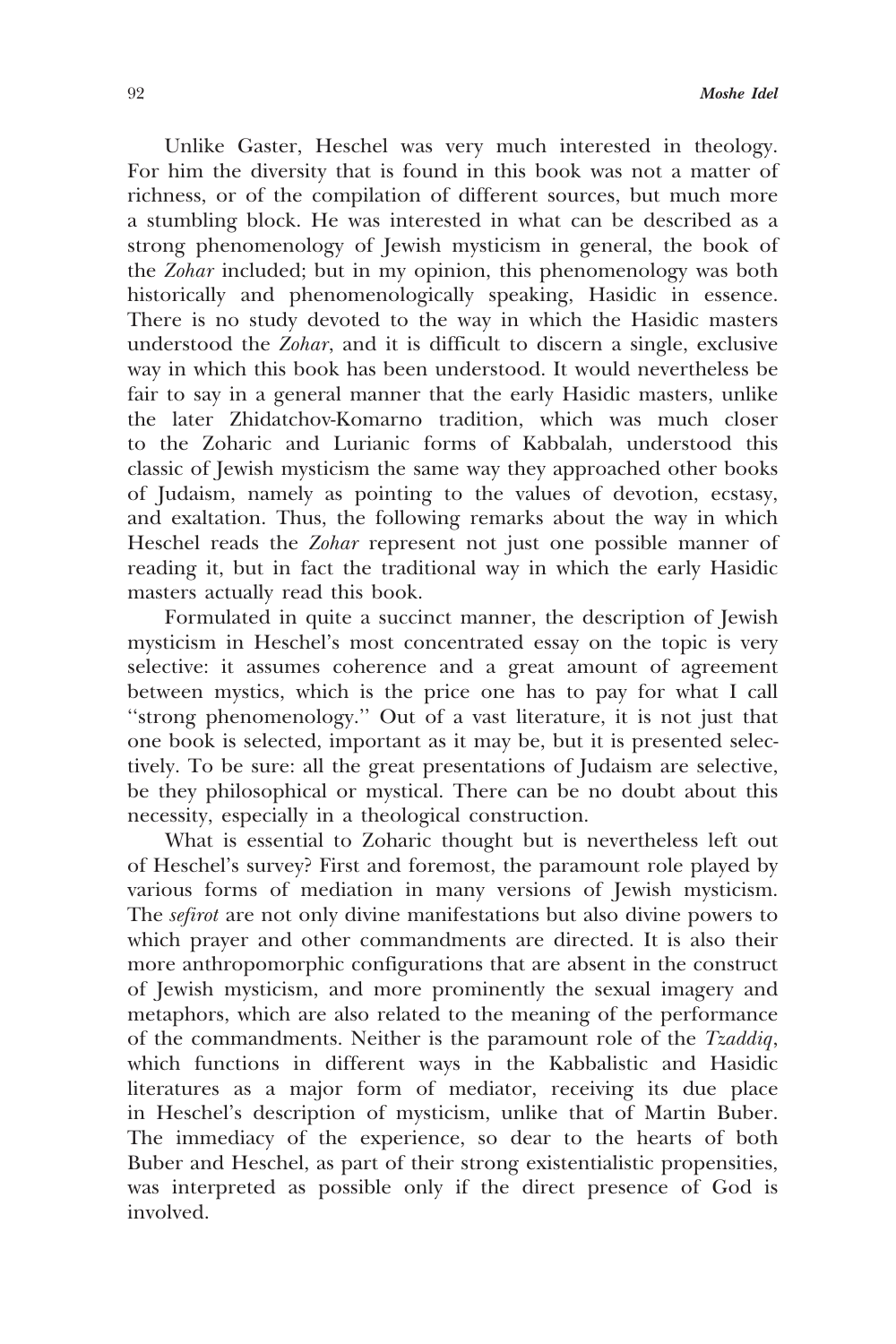#### Mysticism and Hasidism 93

However, Hasidic literature allows immediacy in a paramount manner by mediation of the Holy Man, a point that was much more difficult to conceptualize in the framework of an existentialist approach. Perhaps as an extension of the last point, neither Buber nor Heschel are interested in questions related to the magical aspects of Hasidism as embodied in some of functions of the Tzaddiq.

In my opinion, in both cases the tendency to create a Jewish theology that may be attractive to the democratic and individualistic approach, in western Europe or the United States, problematized the status of the righteous individual who towers over his community in a rather authoritative manner. Again, Heschel's implicit critique of the role played by median structures, hypostatical–sefirotic or linguistic– symbolic, should be seen as a development with roots in medieval Kabbalah, and reminiscent of the way in which Martin Buber described the ''de-schematization'' of Kabbalah in Hasidism. Attempts to offer more anthropological and psychological interpretations of the hypostatic structures in the Book of the Zohar and even more in Lurianic Kabbalah are not inventions of the Hasidic masters, but have some antecedents, modest to be sure, in earlier strata of Kabbalah.<sup>59</sup>

## HESCHEL AND THE PAN-SYMBOLIC READING OF KABBALAH

The forceful denial of the prominent role symbolism should play in religion was formulated in contrast to the emphasis on symbols on the part of Reform Jews and Catholics, as we learn explicitly in Heschel's articles.<sup>60</sup> However, such a dramatic claim might have also more referents. For example, he might have addressed Kant's philosophy, described, as Heschel pointed out referring to Salomon Maimon's formulation, as an approach that advocates the possibility of symbolic knowledge alone.<sup>61</sup> To these three explicit references,  $62$  let me add a fourth, and more implicit one.

The dominant interpretation of Jewish mysticism as it developed since the Middle Ages, as formulated by Gershom Scholem and elaborated by his students, was decisively symbolic. In his Major Trends in Jewish Mysticism, first printed in 1941, and well known by Heschel, Scholem writes in a rather laconic manner: ''the mystic refrains from destroying the living texture of religious narrative ... His essential mode of thinking is what I should like to call symbolical in the strictest sense."<sup>63</sup> Immediately following this statement, he writes: "A hidden and inexpressible reality finds its expression in the symbol. If the symbol is thus also a sign or representation it is nevertheless more than that.''<sup>64</sup> In the same period the following statement was also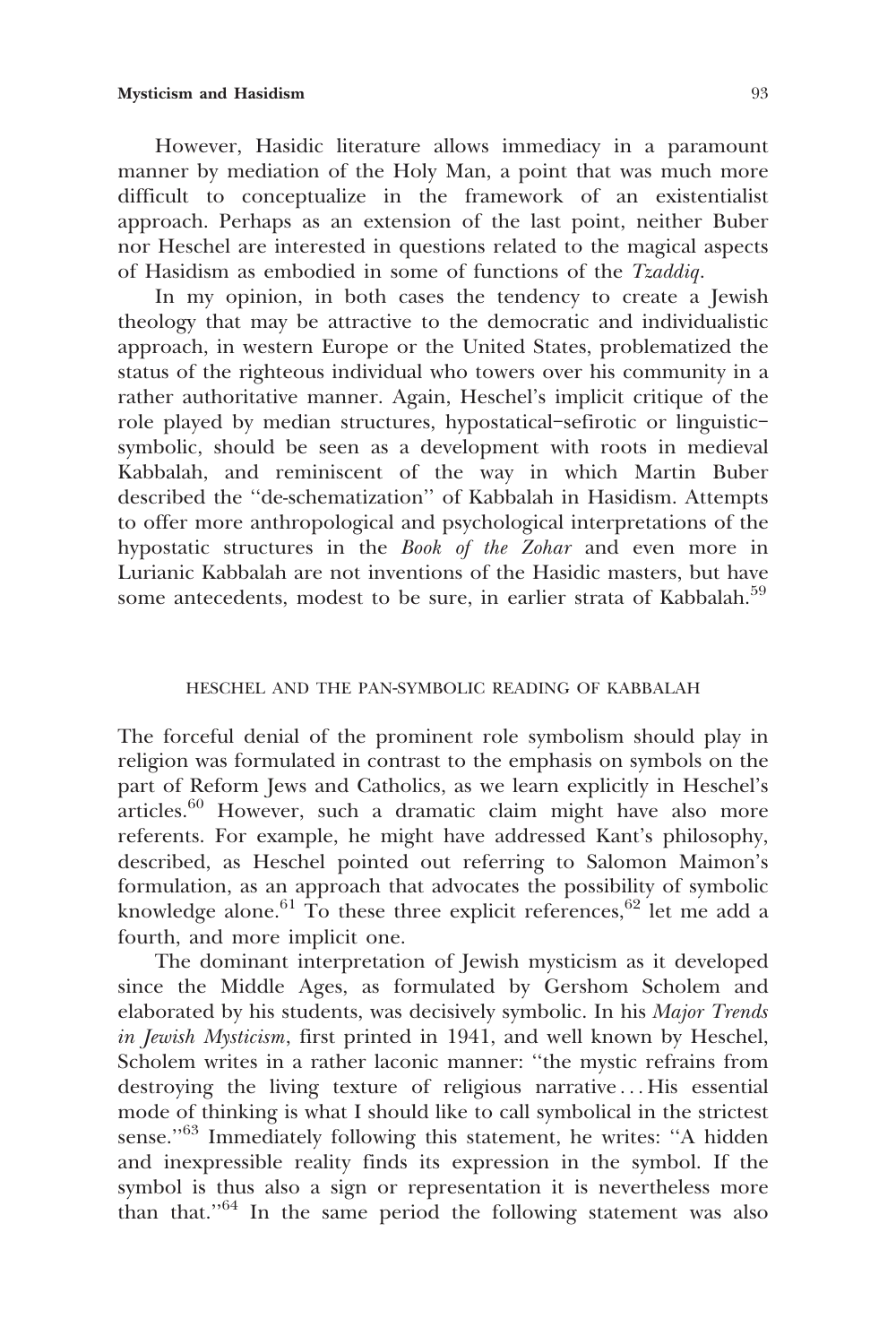made: ''In Kabbalah, one is speaking of a reality which cannot be revealed or expressed at all save through the symbolic allusion. A hidden authentic reality, which cannot be expressed in itself and according to its own laws, finds expression in its symbol.''<sup>65</sup> Those are comprehensive characterizations of a huge body of literature, written over centuries in different parts of the world. These strong interpretations of Kabbalah as essentially symbolic are hard to ignore in order to properly understand Heschel's approach to symbolism. To deny, categorically, the role of the symbol in ''Jewish faith,'' as Heschel did, could only consternate the scholar who formulated the above statements. Indeed, Scholem reacted categorically, and rather sharply, mentioning Heschel by name: ''I cannot by any means support the view, here put forth ...that Rabbinic Judaism is outside the categories of symbolism.''<sup>66</sup> Indubitably, Heschel touched a central nerve in the phenomenology of Kabbalah as offered by Scholem, and he reacted.

However, symbolism became in his school a tenet that should hardly be challenged. A great connoisseur of Scholem's thought, the Israeli philosopher Nathan Rotenstreich, insightfully articulated Scholem's two main intellectual axes as follows:

''symbolism, on the one hand, and the denial of the unio mystica and pantheism on the other, seem to be the two correlated axes comprising, as it were, the epistemological and the ontological components, respectively, of Scholem's interpretative work.''<sup>67</sup>

This is no doubt an important observation: not only that these are two central axes but that they indeed are correlated. It cannot be overemphasized that the understanding of this correlation is a clue for the entire Scholemian scholarly project. For the sake of the present discussion, let me point out that without the assumption of pantheism, or of another form of direct contact with God, symbolism becomes much more important. It is the only avenue that remains available and provides some insight into the hierarchical structure of the supernal world, which is both important and inaccessible. Since the first axis, namely symbolism, is formulated in a positive manner, while the second one, pantheism, is described as absent, and because symbolism is conceived to be a comprehensive form of expression in Kabbalah as a whole, I propose to describe this approach as ''pan-symbolic.''<sup>68</sup> Heschel's belief in the possibility of a direct contact with the divinity contradicts the general mode of Scholem's understanding of Jewish mysticism, and undermines also the importance of symbolism, as it has been assumed in the latter's phenomenology.

Indeed, these are not simple conceptualizations of the few statements adduced above from Major Trends in Jewish Mysticism. Later on, in an essay that reflects, in my opinion, his views as they were already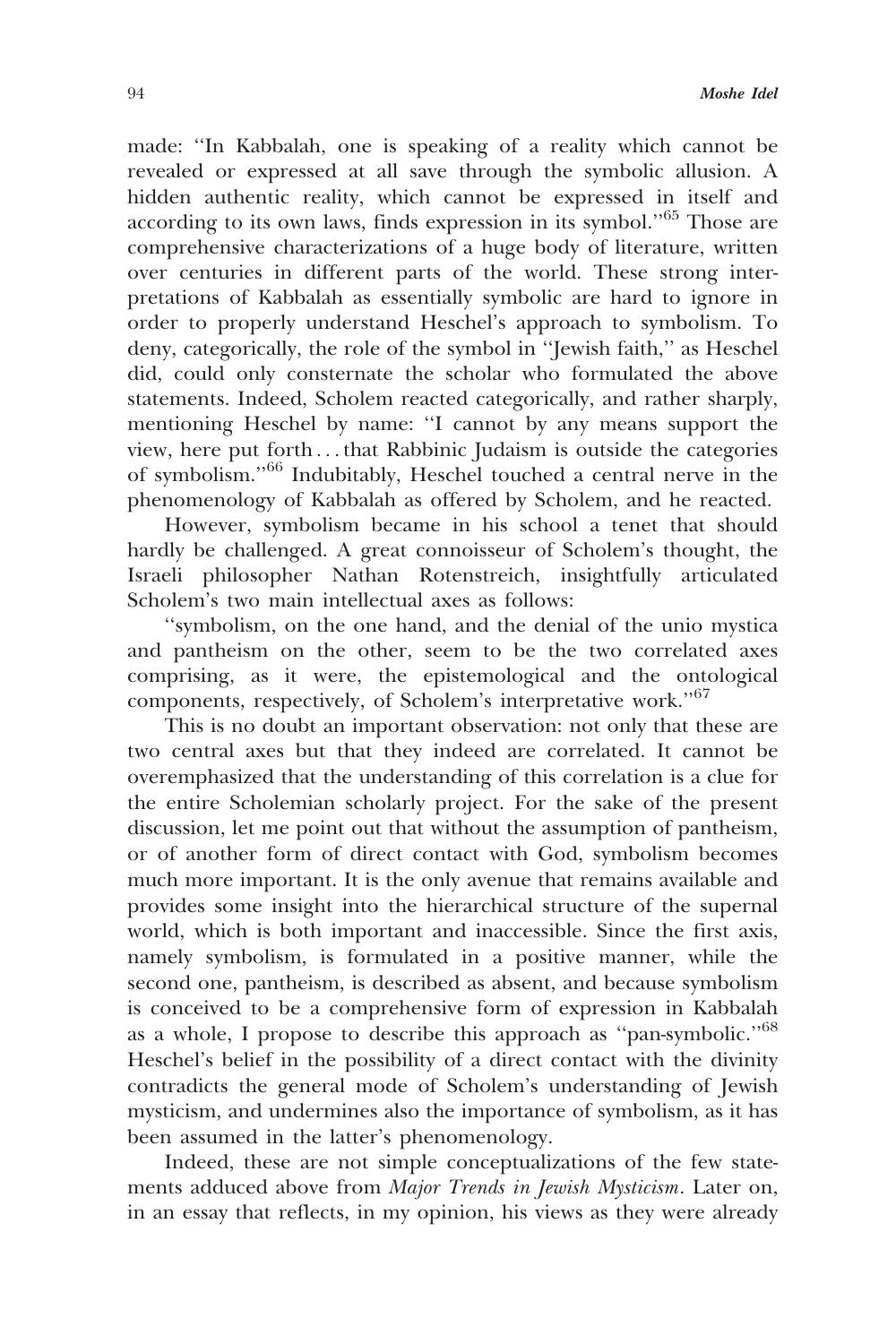formulated early in his youth Scholem reiterates the opinion that mystical language in general is quintessentially symbolic:

...what exactly is this 'secret' or 'hidden' dimension of language, about whose existence all mystics for all time feel unanimous agreement, from India and the mystics of Islam, right up to the Kabbalists and Jacob Boehme? The answer is, with virtually no trace of hesitation, the following: it is the symbolic nature of language, which defines this dimension. The linguistic theories of mystics frequently diverge when it comes to determining this symbolic nature. But all mystics in quest of the secret of language come to share a common basis, namely the fact that language is used to communicate something which goes way beyond the sphere which allows for expression and formation: the fact also that a certain inexpressible something, which only manifests itself in symbols, resonated in every manner of expression.<sup>69</sup>

This is an apotheosis of symbolism, which is extended here to the status of a benchmark of every form of mysticism. More than in the other formulations above, the symbolic mode almost coincides with the mystical. We may therefore describe two different developments in the relation between mysticism and symbolism: though at the beginning the views of Scholem and Heschel on the topic are very close, and reflect the impact of Major Trends on Heschel (though early in their writings both refer only briefly to this topic), the two thinkers moved in different directions—Heschel attenuated the role of symbolism in Judaism, Scholem accentuated it in Jewish mysticism and universalized his theory to encompass mysticism in general. Or, to put it in other terms: while Scholem, following the lead of Johann Reuchlin and of German Romanticism, exalted the role of the symbol in Jewish mysticism, Heschel returned to a more Hasidic approach that mitigated its role in religion in general.

### A. J. HESCHEL AND ABRAHAM ABULAFIA

The amplification of the role of symbolism in Scholem's oeuvre after 1941, should be seen as part of his subsequent diminution of the more mystical aspects of Kabbalah, as found, for example, in the school of Abraham Abulafia, and the denial of unio mystica. On the other hand, Heschel's denial of the importance of symbolism comes together with the emphasis on the possibility of direct experiences of God in the present, and I would say, with a new openness to the ecstatic element in Judaism, in comparison to his earlier, antithetical attitude toward ecstasy in The Prophets.<sup>70</sup>

It is difficult to conclude my discussion of this topic without referring to the end of Heschel's Hebrew article printed in 1945, on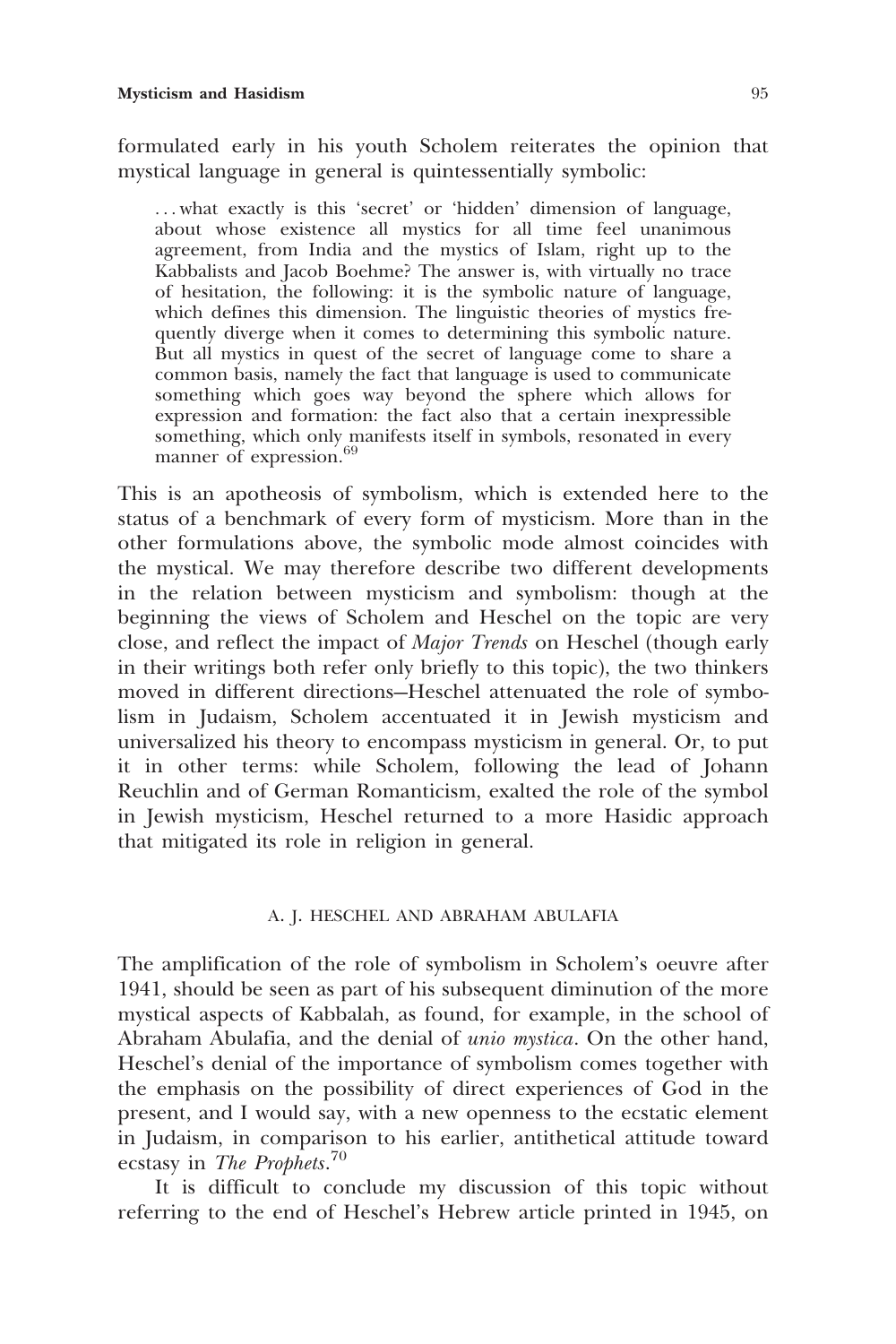''Maimonides and the Prophetic Inspiration,'' where he deals with Abraham Abulafia's prophetic Kabbalah. After reading some of the primary Hebrew writings of this kabbalist, as well as Scholem's chapter on him in Major Trends, Heschel decided to read a manuscript of Abulafia's longest commentary on the Guide of the Perplexed, entitled Sitrei Torah, from a codex found in the Library of the Jewish Theological Seminary of America. When describing the affinity between this mystic and Maimonides, especially the former's yearning for prophecy, and the attempt to teach others to become prophets, Heschel concludes his article with the following amazing statement: ''Like a mystery encased in an enigma, there is this wondrous trait in this astonishing man, viz., his relationship to Maimonides... Perhaps a secret was revealed to him that is hidden from our view. The answer is God's." $71$ 

Since Heschel declared that ''the answer is God's'' I shall refrain from attempting to address the possible meaning of Abulafia's relationship to Maimonides' Guide of the Perplexed, as a source of his prophecy or of ecstatic mysticism. Let me address however, the rhetoric used in this small passage. Even for a style like Heschel's, replete with hyperboles, this characterization of Abulafia is quite exceptional: the resort to terms like enigma, mystery, wondrous, and astonishing, all together in one sentence, is unparalleled, to the best of my knowledge, in Heschel's oeuvre, even in the contexts describing the Besht and discussed above. The impression prophetic Kabbalah made on Heschel must have been far-reaching, as it encouraged Heschel to look in many manuscripts and printed materials in 1944 for the rather lengthy introduction of an anonymous Kabbalistic Commentary on Prayer, stemming, in my opinion, from Abulafia's circle.<sup>72</sup> This type of academic preoccupation seems to be an unparalleled event in Heschel's scholarly career: to print a sustained Hebrew text for the first time on the basis of many manuscripts. He never did anything like this before or after. The content of this commentary exemplifies, at least to a certain extent, the confluence of observance and exaltation<sup>73</sup>

What is characteristic of Abulafia's specific brand of Kabbalah, though less so of the anonymous commentary, is the indifference to the Kabbalistic symbolism as practiced in the main school of Kabbalah, on the one hand, and the emphasis on experience on the other hand.<sup>74</sup> To what extent the encounter with this type of Kabbalah (which must have taken place no later than 1943, namely between 1941 and 1943) had changed something in Heschel's more general religious orientation, is an enigma encased in a mystery, and I shall not venture, on the basis of the little I know now, to give an answer. What I would nevertheless like to draw attention to is the fact that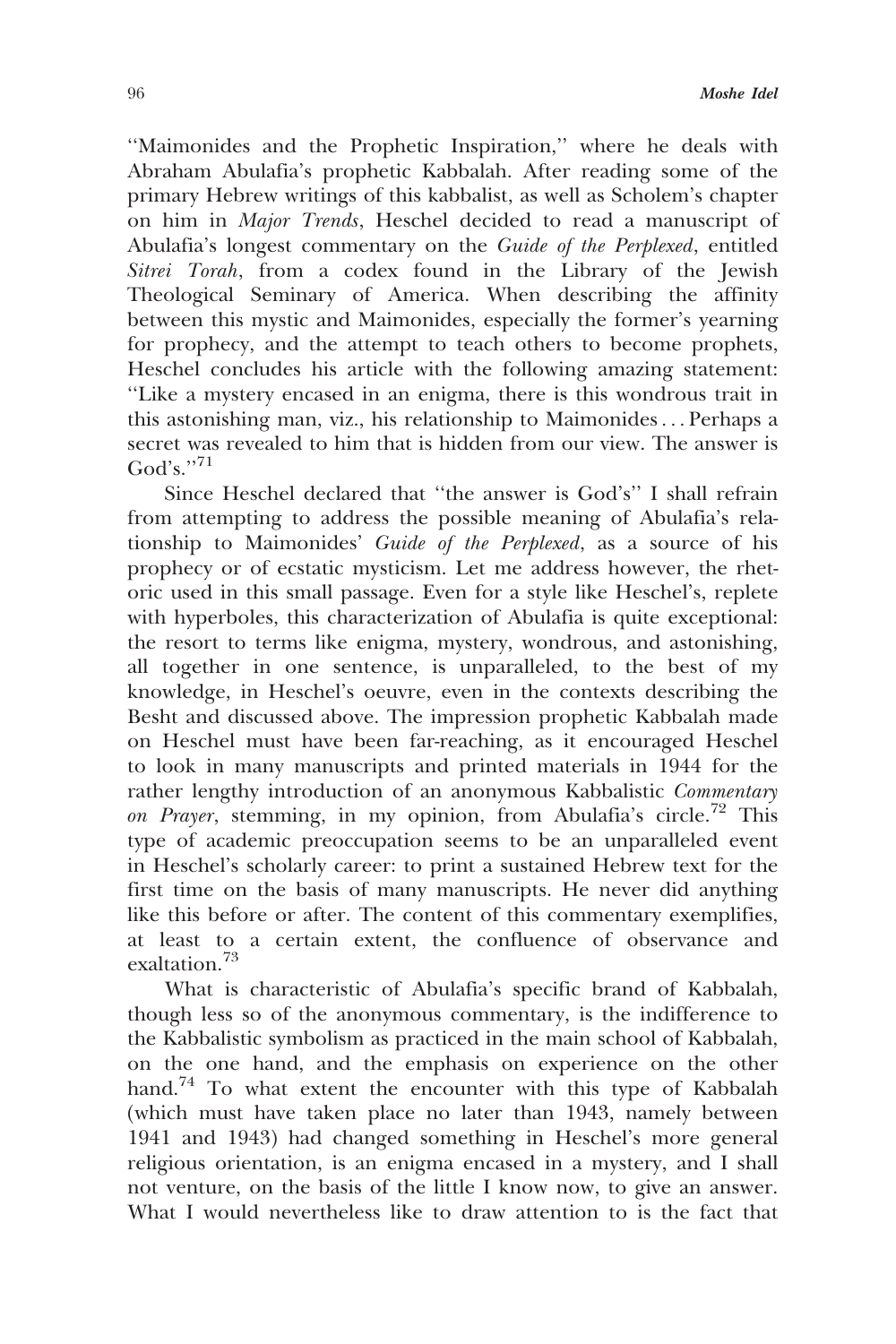Heschel's contemporary, R. David ha-Kohen (known as ha-Nazir, the Nazirite, the author of a book entitled Qol ha-Nevu'ah, ''The Voice of Prophecy'') who was also interested in questions of prophecy as a possible experience in the present, was exalted when he read Abulafian material in manuscripts Scholem gave him as early as mid- $1930s$ <sup>75</sup> It would be interesting to compare the surge of interest in prophecy in the writings of these two traditionalist thinkers, apparently totally independent of one another. In any case, Heschel argues explicitly ''the thirst for prophetic inspiration, the yearning for the sublime experiences of the supernatural has never died among us."<sup>76</sup> This is a somewhat cautious formulation, which does not assess the actual existence of prophecy, but nevertheless alludes to a quest for it in the present. $77$ 

Why Abulafia's views, which Heschel became acquainted with in 1943, disappear in such a comprehensive manner from all of his subsequent studies, is yet another enigma. Perhaps Heschel's spiritual project did not allow for the absorption of the collision of ecstasy and prophecy, transcending the antithesis as delineated in Heschel's phenomenology.

#### EXILE VERSUS EXALTATION

Early in his intellectual career, while already in Germany, Heschel formulated a theology of the divine pathos. In fact, the intersection between the Divine Pathos and human piety is the main message of his theology. In both cases, active rather than contemplative personalities are involved in this interaction. God is in active search for man and vice versa. The Lurianic mechanization of the theosophical system created a problem in maintaining a personal and vibrant relationship with the divine realm. In a way, part of this realm has been fragmented and dispersed, and it is the role of the Kabbalist to elevate the sparks of divine power, and reconstruct divinity. According to Scholem, this important Lurianic concept, that of the breaking of the vessels, refers in fact to Galut: ''This 'breaking' introduces a dramatic aspect into the process of Creation, and it can explain the Galut ...In other words, all being is in Galut."<sup>78</sup> Elsewhere Scholem describes Lurianism again in exilic terms: ''The Kabbalists did not explicitly say that the act of Simsum was a divine type and prefiguration of the exile, though the analogy seems obvious."79 According to these statements, God retreated, so to speak, while creating the world, and thus brought forth exile.

In a way, the stark divergences between Scholem and Heschel may have much to do with the difference between the Lurianic pessimism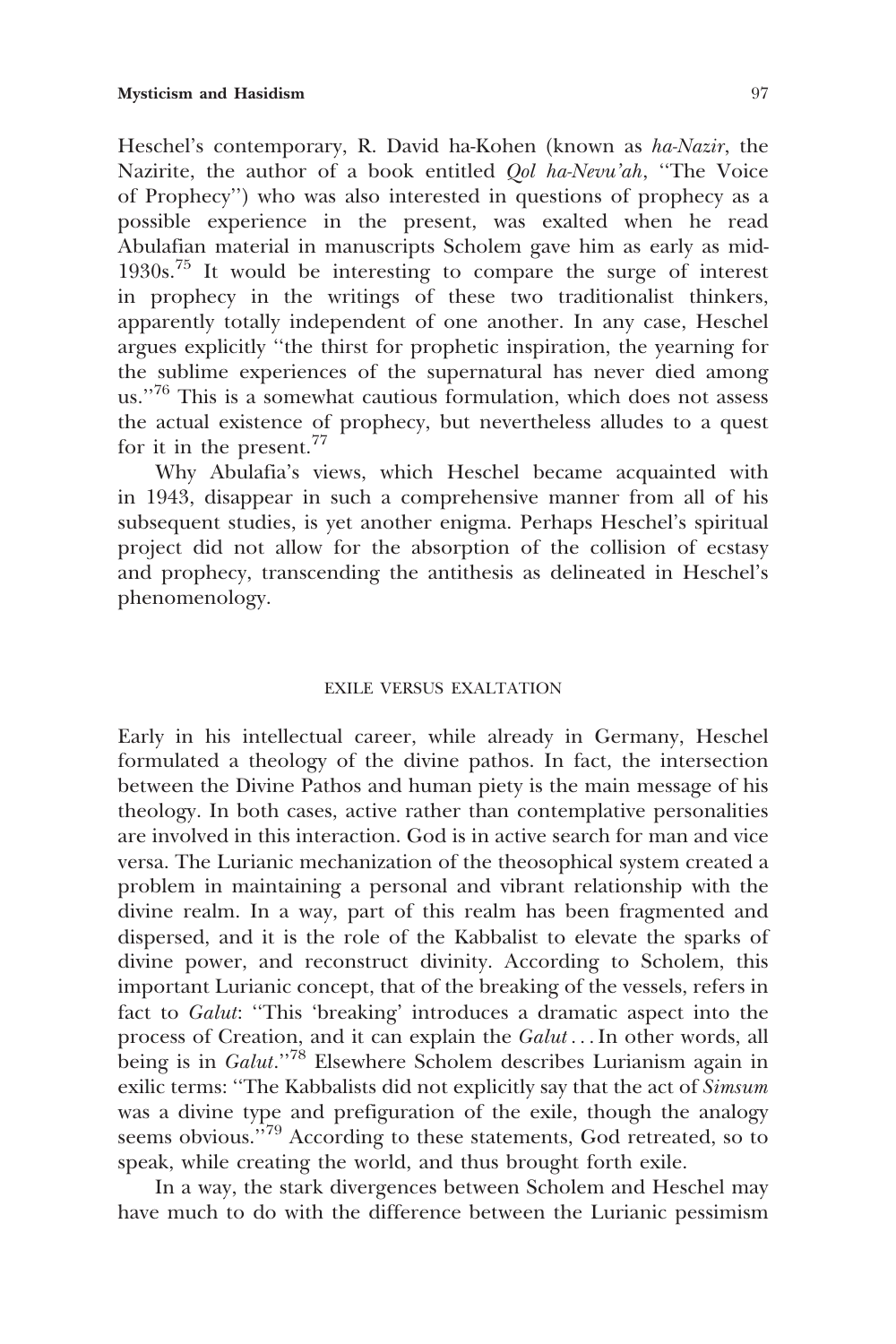and Hasidic optimism, represented by these two thinkers, respectively. Here we have an interesting situation: Luria and Scholem, two persons who spend much of their life in the land of Israel, are speaking about the Galut, and, in a way, quite pessimistically, much more than Heschel, who lived all his life in Galut and in one of the darkest moments in Jewish history. The centrality of Lurianism in Scholem's historiography is paramount, as this form of Kabbalah reflects the culmination of earlier developments, conceptual and historical, and it serves as the starting point of other major developments. According to the logic of Scholem's historiography, to which Martin Buber also agreed in his own way, Hasidism is, phenomenologically speaking, basically the result of a process of ''neutralization'' of the more authentic line of mysticism cum messianism, which was opened by Isaac Luria and then accentuated in the Sabbatean movement.<sup>80</sup> For Heschel, however, neutralization is the last term one should use regarding this ''revolutionary'' movement, which brought about, as mentioned above, ''hope and exaltation.'' If, for Scholem, the thoughts of some of the paragons of Jewish mysticism (Isaac Luria, Sabbatai Tzevi) constitute the main clue for understanding the profound problems that haunted Jewish mysticism in the Middle Ages, for Heschel the Besht towers above all his predecessors in the domain of Jewish mysticism.

However, in addition to this divergence in matters of historiography, there is a deeper divide in the ways in which Jewish mysticism was presented in the writings of the two thinkers: as Heschel insisted time and again, Hasidism is a lived experience, which cannot be properly understood without direct contact with this living tradition.<sup>81</sup> For Scholem mysticism was much more a matter of symbolic expression of some form of experience, and what is available to the scholar of mysticism are the literary manifestations of this experience.<sup>82</sup> If, for Heschel, life in a community is the locus where the essence of Judaism, identified as a form of plenitude he called exaltation, it seems that, for Scholem, that was much less the case. For Scholem Jewish life in exile is what he designated as a life lived in deferment, $83$  while for Heschel, on the contrary, celebration and exaltation are conceived of as experiences attainable in the present, anywhere. Scholem has been fascinated by the image of ''lost keys,'' which means that the significance of the symbols that expressed the communal historical experiences or of the Jewish tradition became opaque and that his main scholarly enterprise was intended to find those allegedly lost keys.<sup>84</sup> Heschel, however, was much more confidant that such keys were not lost but found in the form of the continuous Hasidic tradition.<sup>85</sup>

From my point of view, both approaches are a matter of religious imaginaire: they express feelings of rupture, in the case of Scholem, or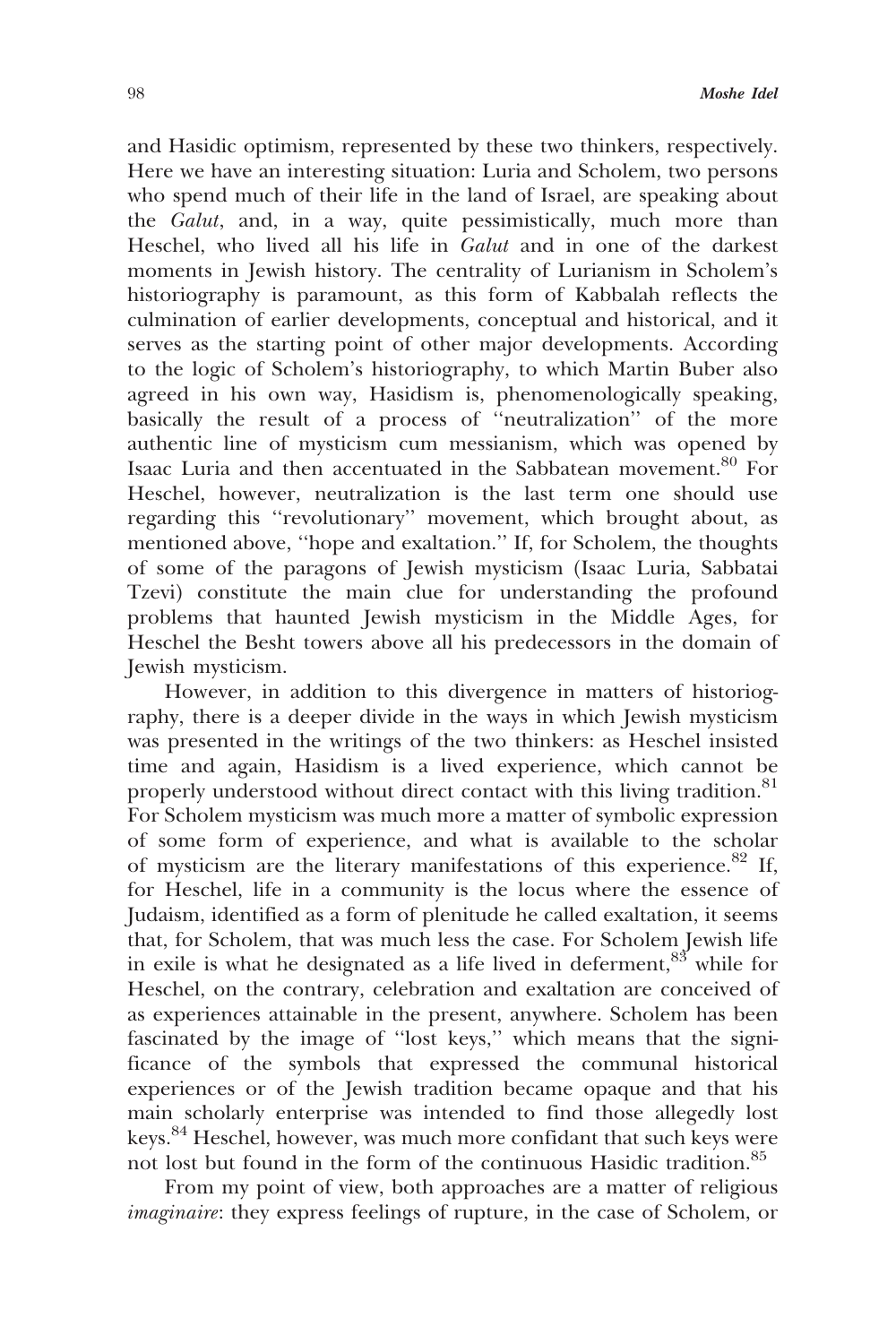connectiveness, in the case of Heschel. These different feelings inspire diverse intellectual and spiritual projects expressed on the literary and scholarly levels. Images of breaking, rebellion, alienation, the special status of the revolutionary scholar, are nurtured by the imaginaire of rupture. The feeling of connectiveness will yield another set of images: celebration, exaltation, the immediate presence of the divinity within a community. The existence of a vibrant Hasidic community in Warsaw, unlike the religious situation of the Jews Scholem describes in the Berlin of his youth, is no doubt one of the clues for the divergences between their respective phenomenologies of Jewish mysticism.

To be more specific: for a Hasidic master, the assumption is that the "key of the Torah," Mafteah ha-Torah, is always available, at least to one of the righteous of the generation. For example, in the late collection of legends entitled Gedolim Ma`asei Tzaddiqim, R. Abraham Yehoshu`a Heschel of Apta was reported to have said that the famous Maggid of Zlotchov, R. Yehiel Michal, was that righteous individual. Heschel follows, in principle, this illustrious antecedent to the by positing that tradition has not been broken, obfuscated, and truncated by history, but, (despite the horrors of the Holocaust) a spiritual continuity is possible. He believed he possessed the keys of a spiritual revival, which did not entail deciphering obscure codes found in ancient codices, but engaging in lived experiences like those he witnessed during his childhood in Warsaw<sup>86</sup> and attempted to impart to his generation.

How long will such a vibrant spiritual experience be able to reverberate in the new social structures built by the Jews in the aftermath of the destruction of the communal forms of Judaism, is an interesting and open question. Heschel opted for a positive answer. The surge of Neo-Hasidism and Neo-Kabbalah in some circles confirms his feeling. Nevertheless, it may be that after all, the existential rupture Scholem felt in early years of twentieth-century Berlin, or Kafka felt in Prague, is more representative of the vast majority of urban Jews today, than the compact communal existence of Warsaw. To be sure: the experience of the Warsovian type of community did not disappear, as the renascence of Hasidic ultra-orthodoxies demonstrate—as Lubavitch, Satmar, and Bratzlav sects demonstrate. However, neither Scholem nor Heschel intended to address this type of audience. Though writing mainly in Hebrew, Scholem was too historically oriented for such a public. Heschel wrote in English, circumventing the historical discourse, but this language, much more homiletic, was nevertheless not the language that the larger Jewish public consumed at the time. The vast majority of the Jews remained, however, beyond their spell, preferring either the more popular forms of Jewish mysticism, or the more orthodox ones. Both scholars (like Buber before them), understood the potential treasures of Jewish mysticism for a Jewish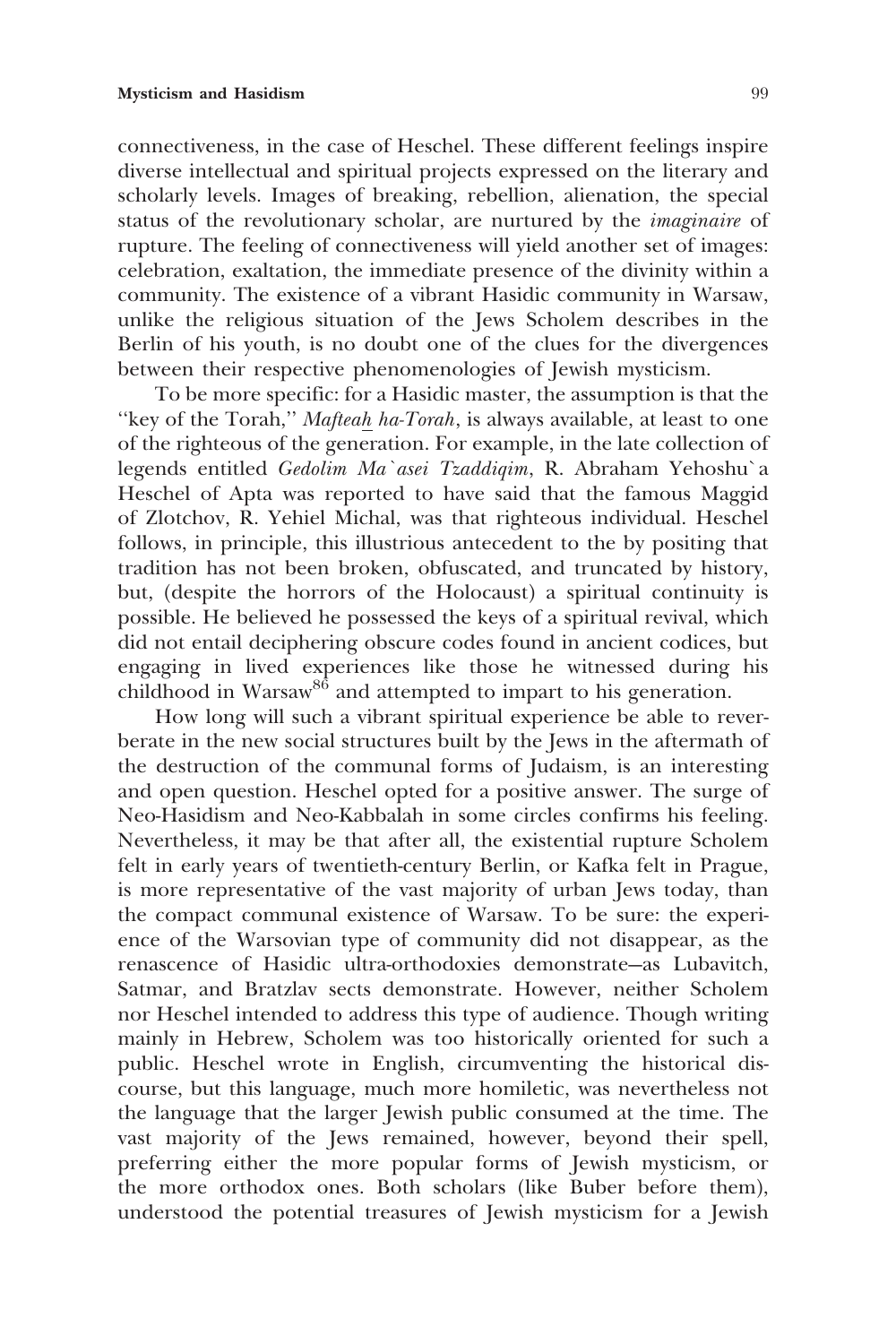revival, but, though they claimed they possessed its keys, these two genial thinkers did not find the wavelength for a broader audience, beyond intellectuals and theologians in either Israel or America, in order to trigger a spiritual renascence like that of Hasidism.

#### HEBREW UNIVERSITY OF JERUSALEM

#### **NOTES**

1. Abraham Joshua Heschel, Moral Grandeur and Spiritual Audacity, Essays, ed. Susannah Heschel (New York, 1996), p. 155.

2. See especially Heschel, God in Search of Man: A Philosophy of Judaism (New York, 1955).

3. Abraham Joshua Heschel, Prophetic Inspiration after the Prophets, Maimonides and Other Medieval Authorities, ed. Morris Faierstein (Hoboken, NJ, 1996), p. 24.

4. Paul Mendes-Flohr, "Fin-de-Siècle Orientalism, the Ostjuden and the Aesthetics of Jewish Affirmation,'' in Studies in Contemporary Jewry (Bloomington, 1984), pp. 96–139, who reads Buber's interest in mysticism as part of a *fin-de-siècle* mood.

5. See his two books, Holy Sparks: Social Theory, Education, and Religion (New York, 1996), and Mystical Societies: An Emerging Social Vision (Boulder, 2000).

6. To a certain extent, this is true in the case of Prof. Alexander Altmann, who came also from a Hasidic family, but he did not create a theology of his own.

7. For the most concentrated discussion of the sources of the divine as pathos see Heschel, The Prophets (Philadelphia, 1962), pp. 489–492.

8. This point has been made by several scholars. See, e.g., Samuel Dresner's Introduction to The Circle of the Baal Shem Tov. Studies in Hasidism, ed. S. H. Dresner (London, 1985), p. XXXI or Donald J. Moore, The Human and the Holy: The Spirituality of Abraham Joshua Heschel (New York, 1989), pp. 182–92.

9. Heschel, Moral Grandeur, p. 164.

10. See also the similar description of the pious man, who is aware of the presence of God in Heschel, Man Is Not Alone, p. 282.

11. Heschel, Moral Grandeur, p. 165. See also ''In Search of Exaltation,'' ibid., pp. 227–229.

12. Ibid., p. 165. See also Heschel, The Earth is the Lord's (New York, 1950), p. 70.

13. Ibid., p. 166.

14. Who is Man? (Stanford, 1965), p. 116. See also ibid., p. 118.

15. See Dresner's Introduction to Circle of the Baal Shem Tov, p. XXXVII.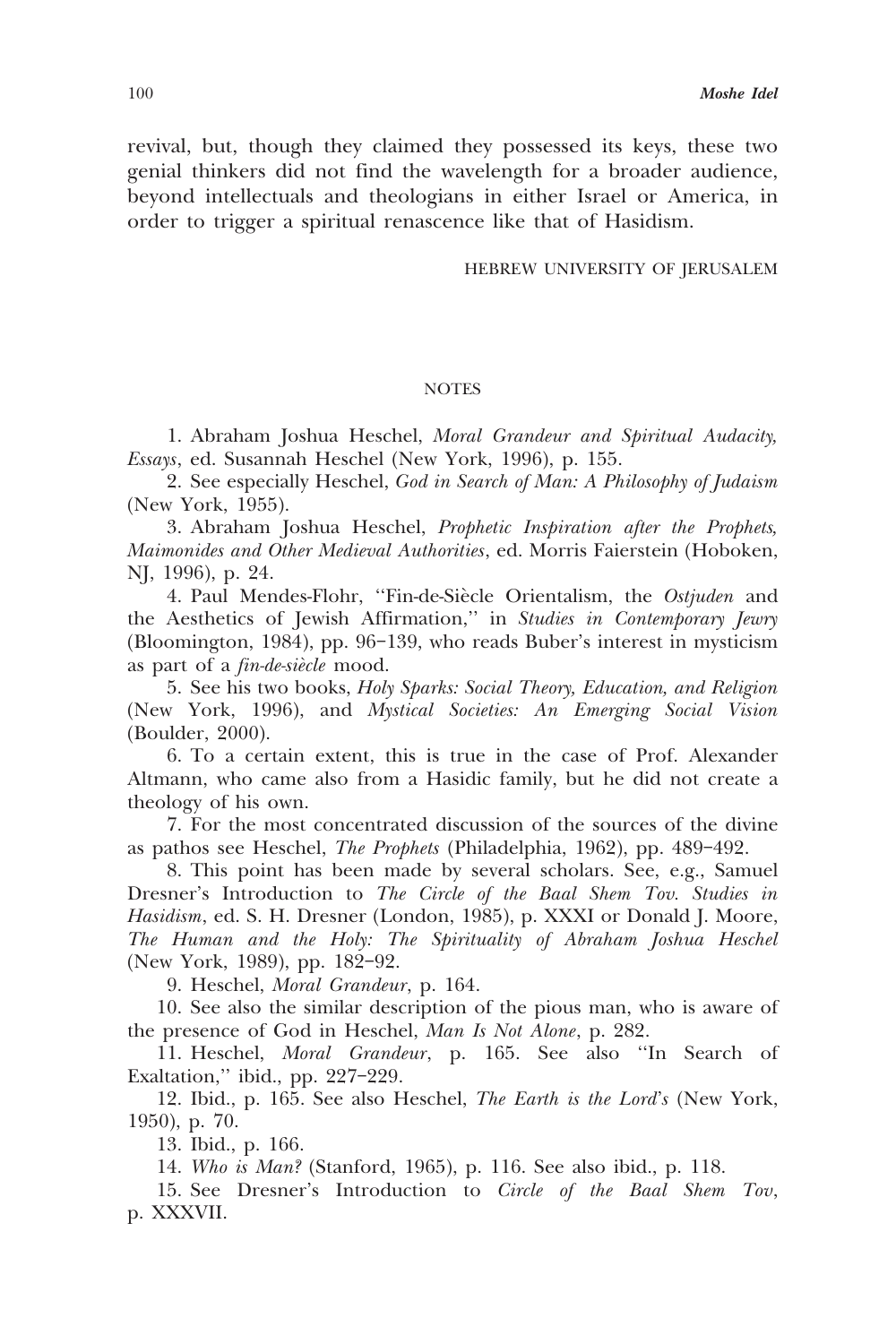16. Heschel, Earth is the Lord's, p. 98. See also Heschel, Moral Grandeur, pp. 33–34.

17. Dresner, Introduction to Circle of the Baal Shem Tov, p. XXXVII.

18. Heschel, Moral Grandeur, p. 34.

19. Ibid., p. 39.

20. See Heschel's Introduction to A Passion for Truth (New York, 1973), p. XIII.

21. Dresner, Introduction to Circle of the Baal Shem Tov, pp. XXVI– XXVII.

22. Ibid., p. XXVI. See also Susannah Heschel's Introduction to Moral Grandeur, p. XXIX. Those are quite explicit words, which should be compared to Gershom Scholem's assumption that if he believed in metempsychosis he would have assumed he was the transmigration of Johannes Reuchlin.

23. See Abraham Joshua, Man's Quest for God: Studies in Prayer and Symbolism (New York, 1954), p. 10.

24. That prayer plays a central role in Heschel's project and that he understood the contribution to Jewish mysticism as related to this form of worship, see Moral Grandeur, p. 37, as well as his extended discussion of prayer, ibid., pp. 100-126, especially p. 116. See also Man's Quest for God, p. 8: "Prayer is the essence of spiritual living." In a similar context, Moral Grandeur, p. 116, Heschel rejects the vision of prayer as a ''symbol of ideas and values.''

25. Dresner, Introduction to Circle of the Baal Shem Tov, p. XXVII.

26. Moral Grandeur, pp. 166–169.

27. Ibid., p. 167.

28. See Moshe Idel, Kabbalah: New Perspectives (New Haven, London, 1988), pp. 156-199; Charles Mopsik, Les Grands textess de la Cabale, Les Rites qui font Dieu (Paris, 1993); Yair Lorberbaum, Image of God, Halakhah and Aggada (Tel Aviv, 2004) (Hebrew); and Jonathan Garb, Manifestations of Power in Jewish Mysticism from Rabbinic Literature to Safedian Kabbalah (Jerusalem, 2004) (Hebrew).

29. Ketubot, fol. 5a.

30. hishtalshelut

31. Meshullam Feibush of Zbaraz, Yoshe Divrei 'Emmet, No. 12:

וזה שאמרו (כתובות ה' ע"א) גדולים מעשה צדיקים יותר ממעשה שמים וארץ, ואמר האלהי ר' דוב בער ז"ל מפני שבריאת שמים וארץ היה השתלשלות יש מאין ירידה מעליון לתחתון, וצדיקים במעשיהם שמפשיטים את עצמן מגשמיות, וחושבים בהשי"ת תמיד, ורואים ומבינים ומדמים באמת שהוא כאילו היה אין כקודם הבריאה, נמצא מחזירים מיש לאין, וזה יותר פלא להעלות מתחתון לעליון .

32. This is quite a polysemic term in Jewish mysticism. It may signify here a way of behaviour.

33. 'Ohev Israel (Zhitomir, 1863), fol 60d: למדריגה עד בחי' עתיקא. וכן הוא המדה שצריך

34. Ibid., fol. 60cd: נפשו יותר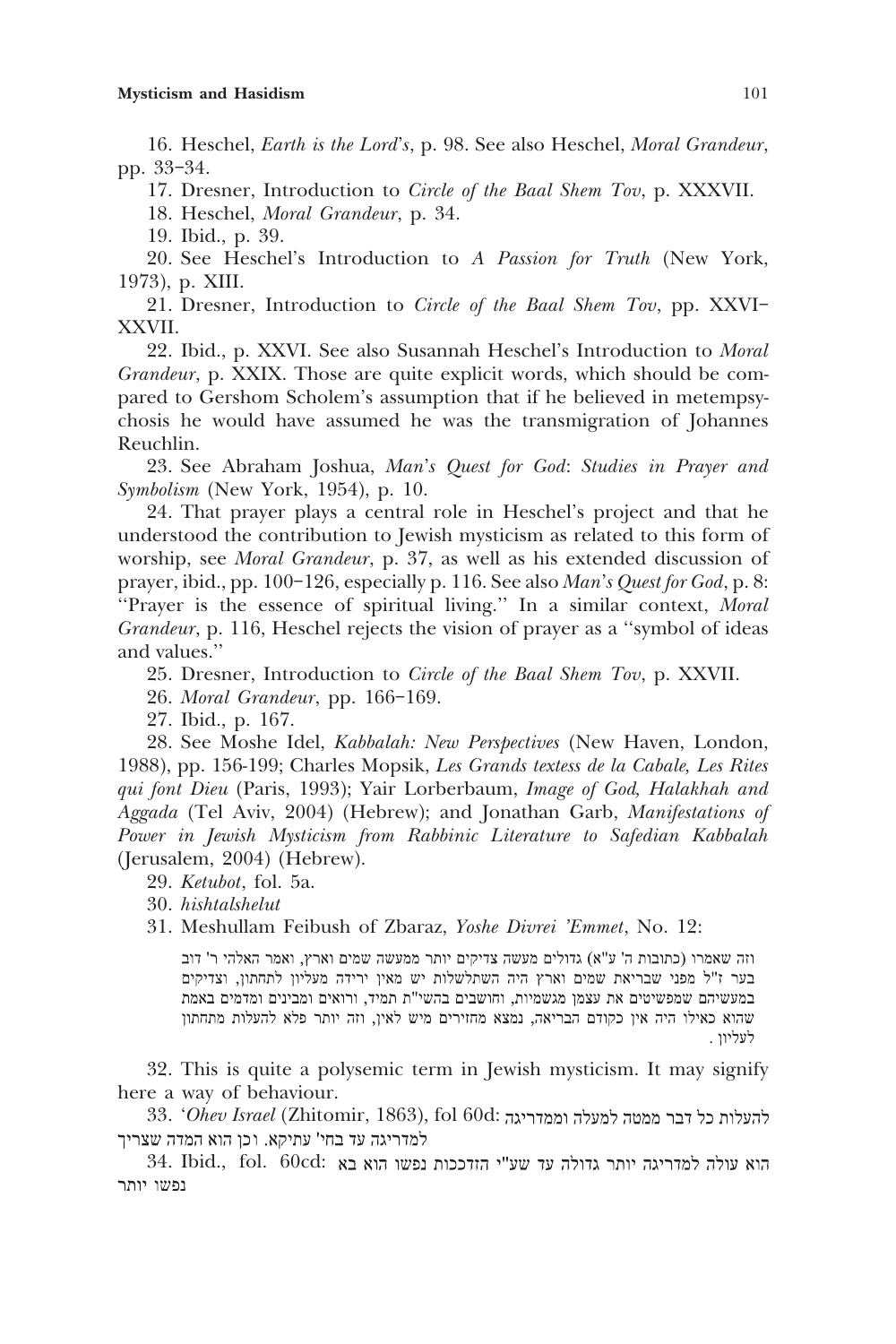35. More on this passage, see e.g., Charles A. Gieschen, Angelomorphic Christology: Antecedents and Early Evidence (Leiden, 1998), p. 337.

36. Moral Grandeur, p. 99. Underlined in the original version of the essay.

37. On Heschel and Hasidism see also, in addition to Dresner's Introduction, Steven T. Katz, ''Abraham Joshua Heschel and Hasidism,'' Journal of Jewish Studies 31 (1980): 82–104.

38. On these short triggers in the Besht I intend to elaborate in my book on the Besht in preparation. See Heschel, Moral Grandeur, p. 37. On Heschel and prayer, see Edward K. Kaplan, Holiness in Words, Abraham Joshua Heschel's Poetics of Piety (Albany, NY, 1996), pp. 52–56.

39. 'Ahizat Einayyim. In this context I cannot enter into a discussion of the possible Hindu impact on this aspect of the parable. See, meanwhile, Gershom Scholem's short remark in The Messianic Idea in Judaism (New York, 1972), p. 224 and Joseph P. Schultz, ''The Concept of Illusion in Vedanta and Kabbalah,'' in his Judaism and the Gentile Faith (East Brunswick, NJ, 1982), pp. 93–94. For the acquaintance of early Kabbalists with some form of theory dealing with the world as a dream, namely some sort of Maya, see Assi Farber, ''A New Fragment from the Introduction by Joseph Gikatilla to Ginnat Egoz," JSJS I (1981): 162-163, n. 9 (Hebrew).

40. This is a formula for the end of a quotation recurring in the writings of R. Jacob Joseph.

41. Namely R. Jacob Joseph of Polonnoy, the student of the Besht.

42. Psalm 92:10. The last lines are quoted also in the Besht's name in Toledot Ya`aqov Yosef (Koretz, 1780), fol. 13d (and see also ibid., fols. 9b, 18a); Tzafnat Pa`aneah (Brooklyn, NY, 1976), fol. 86b.

43. Ben Porat Yosef, (Pietrkov, 1884), fol. 70c.

44. Heschel, Man Is Not Alone, p. 154.

45. Heschel, Moral Grandeur, p. 143.

46. Ibid., pp. 117–144.

47. Ibid., pp. 80–99.

48. Ibid., p. 81.

49. Ibid., p. 89. Note the resort to the Christian term ''vicarious.'' See also the discussions and the texts on p. 85.

50. Heschel, Moral Grandeur, p. 85. See again in his article on Jewish mysticism, ibid., p. 167: ''Man is a mystery. He is the symbol of all that exists.''

51. Ibid., p. 86.

52. Ibid., p. 176.

53. Heschel, ''Symbolism and Jewish Faith,'' in Religious Symbolism, ed. F.E. Johnson (New York, 1954), pp. 53–79, especially pp. 76–77, reprinted in Moral Grandeur and Spiritual Audacity, pp. 80–99.

54. Heschel, ''Symbolism and Jewish Faith,'' in Johnson, ibid., p. 70.

55. See also the rather dominant place the Zoharic literature plays in Heschel's essay on ''God, Torah and Israel.''

56. Yehuda Liebes, Studies in the Zohar (Albany, NY, 1993), pp. 85–138, Boaz Huss, ''Admiration and Disgust: The Ambivalent Re-canonization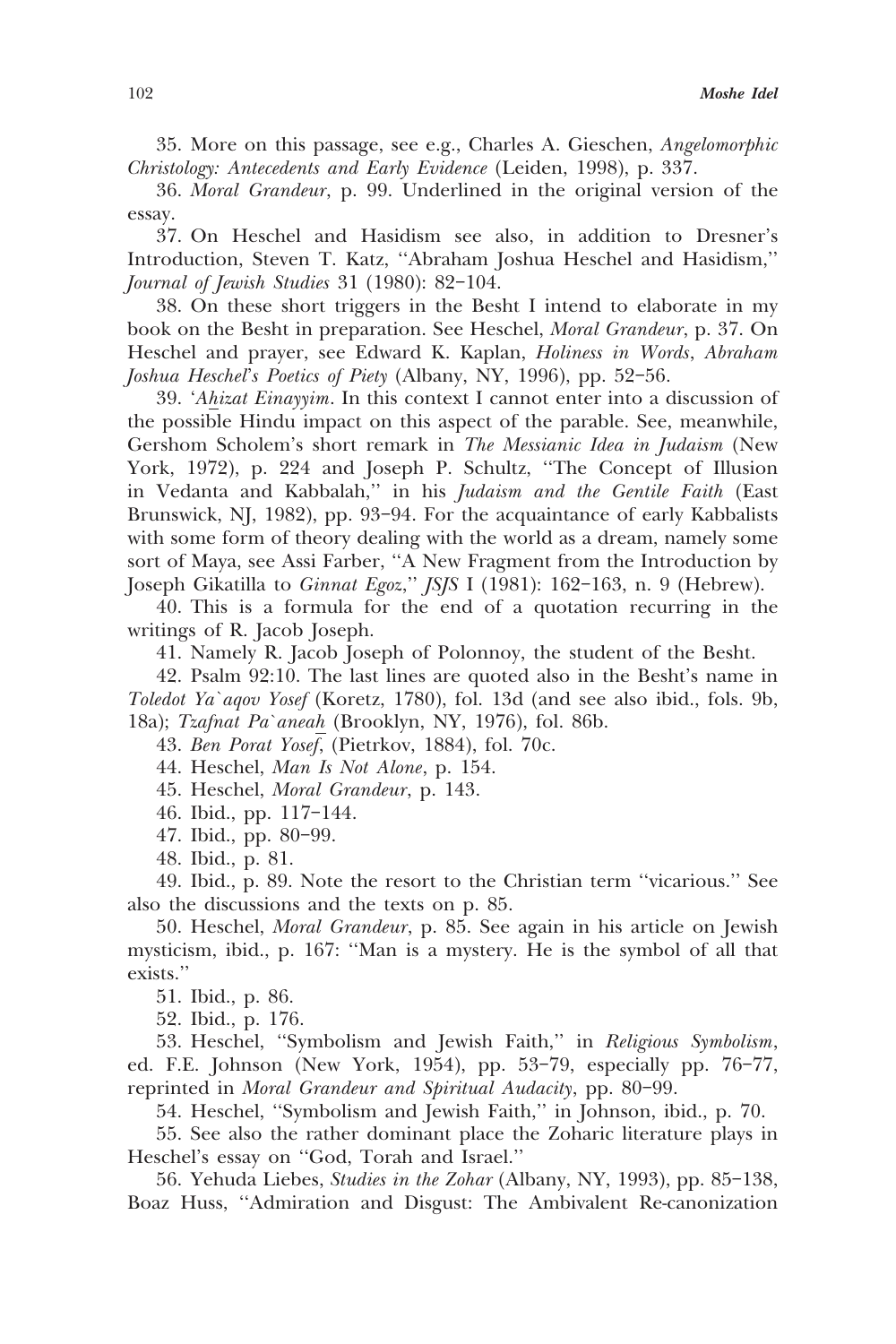of the 'Zohar' in the Modern Period,'' in Study and Knowledge in Jewish Thought, ed. Howard Kreisel, (Be'er Sheva, 2006), pp. 203–237, and Ronit Meroz, ''Zoharic Narratives and their Adaptations,'' Hispania Judaica III (2000): 3–63; Meroz ''Der Aufbau des Buches Sohar,'' PaRDeS: Zeitschrift der Vereinigung für Jüdischen Studien, e.V II (2005): 16-36.

57. Moses Gaster, ''A Gnostic Fragment from the Zohar: The Resurrection of the Dead,'' The Quest XIV (1923): 457.

58. Ibid., p. 459. On Gaster and the Zohar, see M. Idel, ''Moses Gaster on Jewish Mysticism and the Book of the Zohar,'' in Te'uda, New Developments in Zohar Studies, ed. Ronit Meroz Vols 21–22 (2007), pp. 118–124 (Hebrew).

59. See M. Idel, Hasidism: Between Ecstasy and Magic (Albany, NY, 1995), pp. 227–238.

60. Heschel, Moral Grandeur, pp. 83–84. For more on Heschel and symbolism, see Kaplan, Holiness in Words, pp. 75–89.

61. Heschel, Moral Grandeur, p. 87.

62. For the possibility that Heschel had Buber in mind when criticizing religious symbolism see Kaplan, Holiness in Words, pp. 82–84.

63. Gershom Scholem, Major Trends in Jewish Mysticism (New York, 1967), p. 26.

64. Ibid., p. 27.

65. On the Possibility of Jewish Mysticism in Our Time & Other Essays, ed. Avraham Shapira, trans. Jonathan Chipman (Philadelphia, 1997), p. 140. This view, formulated in 1941, has been repeated later, without mentioning its source, in Tishby's essay on Kabbalistic symbolism, where the symbol in Kabbalah is described as a ''representative of an occult, or hidden, entity or process, that is neither revealed in itself at all nor can it be expressed in a direct manner.'' Isaiah Tishby, Paths of Faith and Heresy (Ramat Gan, 1964), p. 13 (Hebrew). For ancient and medieval sources of this view see Umberto Eco, The Limits of Interpretation (Bloomington, 1990), pp. 9–14.

66. Gershom Scholem, ''Religious Authority and Mysticism,'' originally delivered as a lecture at Eranos, and printed in an English translation in On the Kabbalah and its Symbolism, trans. Ralph Manheim (New York, 1967), p. 22, n. 1. I do not quite understand why Scholem asserts that Heschel's claim is predicated on Rabbinic Judaism alone, since Heschel is speaking about Jewish faith in general, and refers often to the Hebrew Bible, and only marginally to Rabbinism. In the Hebrew translation of this study Scholem expresses the same surprise in a sharper manner. See Gershom Scholem, Elements of the Kabbalah and Its Symbolism, trans. Joseph ben Shlomo (Jerusalem, 1976), p. 26, n. 15. See also Kaplan, Holiness in Words, p. 181, n. 3.

67. Nathan Rotenstreich, ''Symbolism and Transcendence: On Some Philosophical Aspects of Gershom Scholem's Opus," Revue of Metaphysics 31 (1977/8): 605.

68. See M. Idel, Absorbing Perfections: Kabbalah and Interpretation (New Haven, London, 2003), pp. 272–313.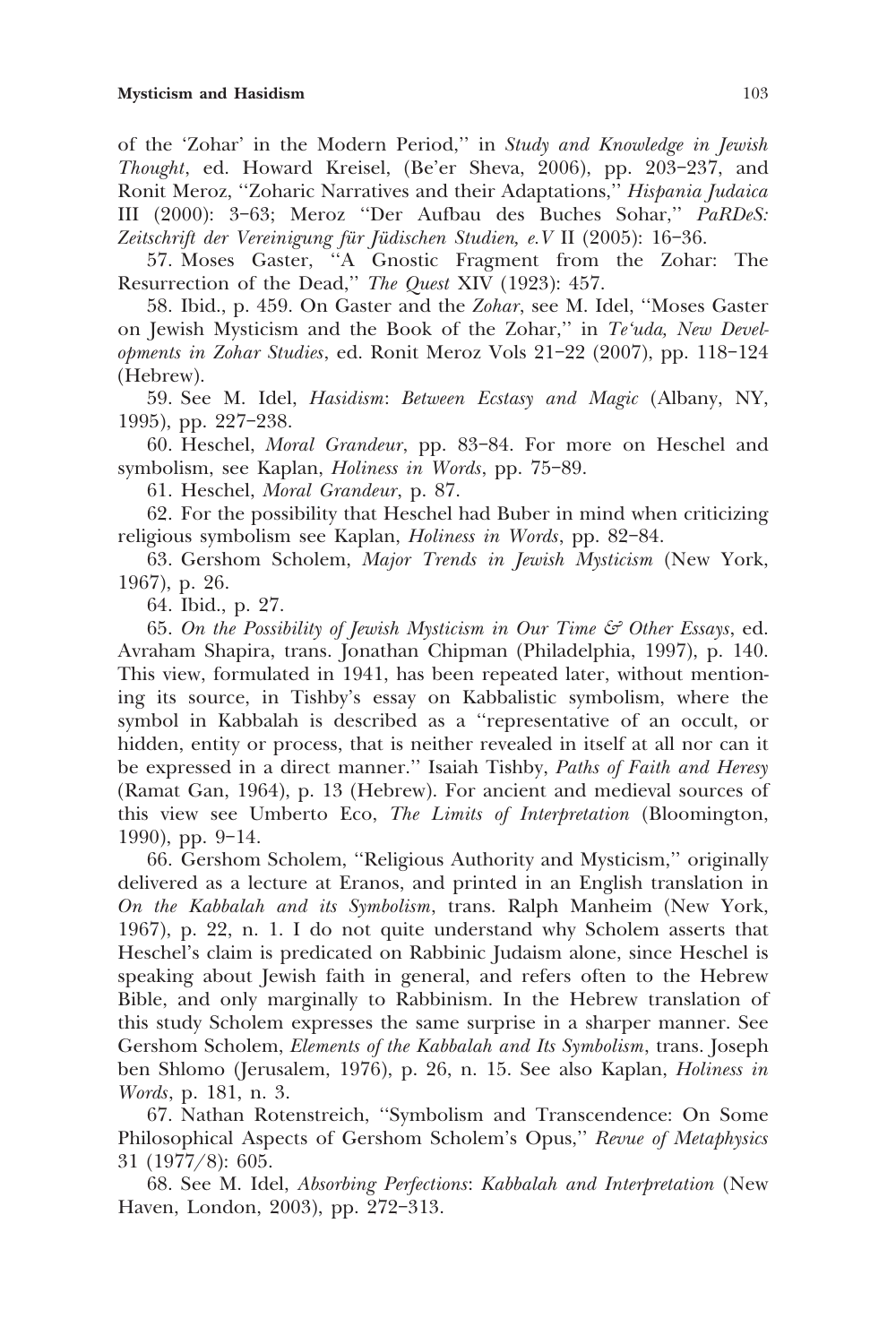69. ''The Name of God and the Linguistic of the Kabbalah,'' Diogenes79 (1972): 60. See also ibid., pp. 62, 79, 165, 193; Gershom Scholem, On the Kabbalah and its Symbolism, trans. R. Manheim (New York, 1969), p. 36; Scholem, Major Trends, p. 27; Isaiah Tishby, Paths of Faith and Heresy (Ramat Gan, 1964), pp. 11–22 (Hebrew). For more on Scholem's view of Kabbalistic symbolism in general, see David Biale, Kabbalah and Counter-History, 2nd ed. (Cambridge, MA, 1982), pp. 124–125; Susan A. Handelman, Fragments of Redemption: Jewish Thought & Literary Theory in Benjamin, Scholem, & Levinas (Bloomington, 1991), pp. 83-84, 93-114; and Idel, Kabbalah: New Perspectives, pp. 200–234.

70. See Heschel, The Prophets (Philadelphia, 1962), pp. 363–365. See, for example, Man Is Not Alone: A Philosophy of Religion (New York, 1951), p. 142.

71. Heschel, Prophetic Inspiration, p. 126.

72. See ''Perush al ha-Tefillot,'' Kovetz Mada 'i le-Zekher Moshe Shor (New York, 1944), pp. 113–126.

73. This interesting text has been edited in its entirety twice in recent years. See the editions of Adam Afterman, The Intention of Prayers in Early Ecstatic Kabbalah: A Study and a Critical Edition of an Anonymous Commentary on the Prayers (Los Angeles, 2005) (Hebrew), and Saverio Campanini, ''Yehudah ben Nissim ibn Malka – Perush ha-Tefillot,'' in, Catalogue of the Kabbalistic Manuscripts in the Library of the Jewish Community of Mantua, ed. Giulio Busi (Florence, 2001), pp. 219–358.

74. See Idel, Kabbalah: New Perspectives, pp. 200-210.

75. See M. Idel, ''Abraham Abulafia, Gershom Scholem, and David Kohen [ha-Nazir] on Prophecy," Derekh ha-Ruah, Sefer ha-Yovel le-Eliezer Schweid, ed. Yehodaya Amir (Jerusalem, 2005), pp. 819–834 (Hebrew).

76. Heschel, Prophetic Inspiration, p. 24. Compare also to the view expressed in the context of medieval figures, ibid., pp. 25–26, 39.

77. See also Kaplan, Holiness in Words, pp. 138–139.

78. Scholem, The Messianic Idea in Judaism, p. 45.

79. Heschel, Sabbatai Sevi: The Mystical Messiah, trans. R. J. Z. Werblowsky (Princeton, NJ, 1973), p. 31. See my article, ''On the Concept of Zimzum in Kabbalah and Its Research,'' in Lurianic Kabbalah, eds. Rachel Elior and Yehuda Liebes (Jerusalem, 1992), pp. 59–112 (Hebrew).

80. See Gershom Scholem, ''The Neutralisation of Messianism in Early Hasidism," in *The Messianic Idea in Judaism* pp. 178-202, and compare also to Buber's view, which claims the neutralization in Hasidism of the Gnostic elements in Kabbalah, rather than of messianism, as Scholem claims, in Hasidism (New York, 1948), pp. 112–116. On the other hand, see the view of Isaiah Tishby, who opposed both Buber's and Scholem's view of the neutralization of messianism in Hasidism, in ''The Messianic Ideas and Messianic Trends in the Growth of Hasidism,'' Zion XXXII (1967):1–45 (Hebrew). See also the Introduction of Dresner, The Circle of the Baal Shem Tov, pp. XVI–XIX. For another approach to this topic, see M. Idel, Messianic Mystics (New Haven, London, 1998), pp. 237–238.